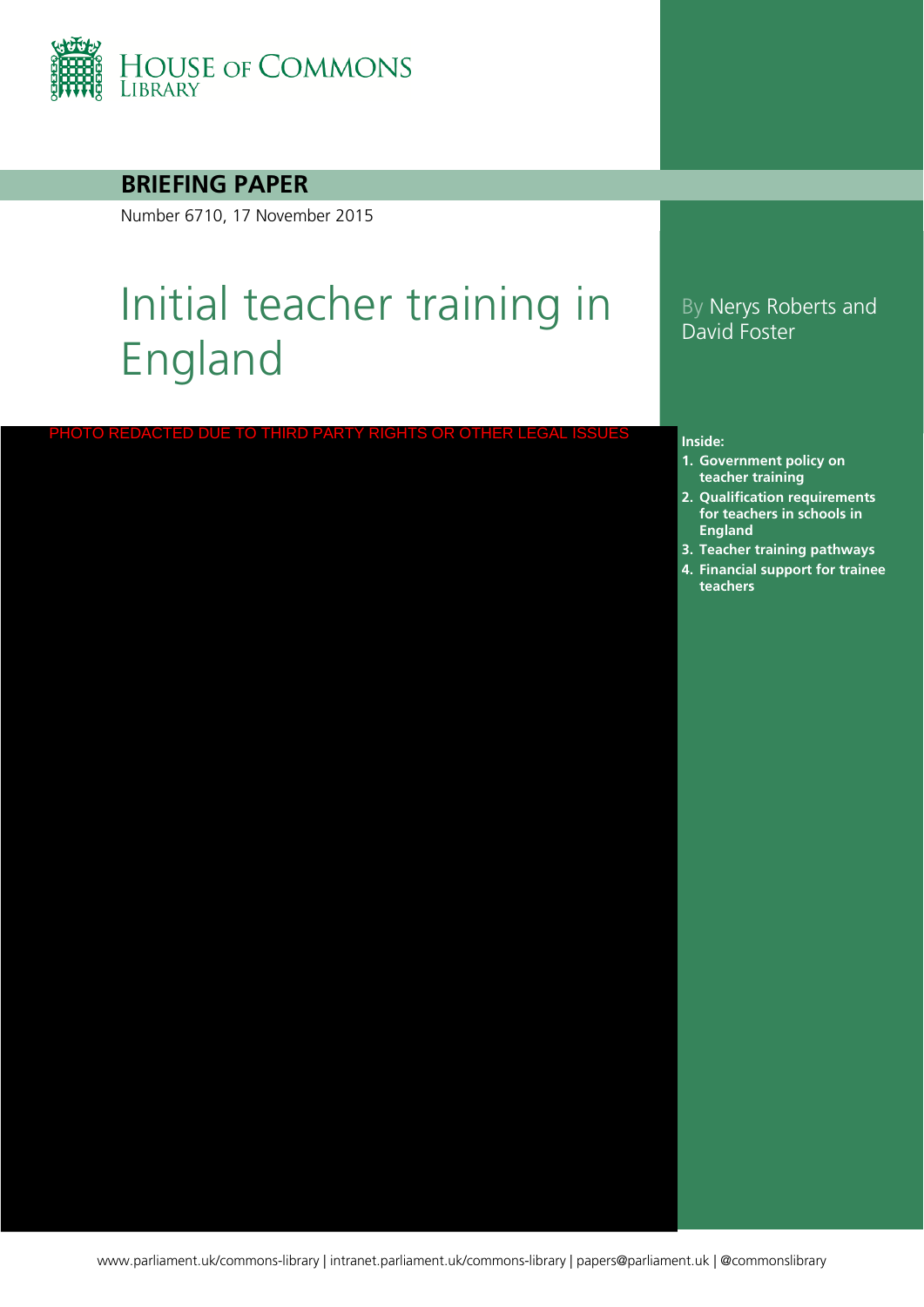# **Contents**

|                                                            | <b>Summary</b>                                                                                                                                                                                                                                                                                                                                                                                                                                            |                                                                |  |  |  |
|------------------------------------------------------------|-----------------------------------------------------------------------------------------------------------------------------------------------------------------------------------------------------------------------------------------------------------------------------------------------------------------------------------------------------------------------------------------------------------------------------------------------------------|----------------------------------------------------------------|--|--|--|
| 1.<br>1.1                                                  | Government policy on teacher training<br>Developments under the Coalition Government<br>Carter review of initial teacher training                                                                                                                                                                                                                                                                                                                         | 4<br>$\overline{4}$<br>$\overline{4}$                          |  |  |  |
| 1.2<br>1.3                                                 | Developments under the current Government<br>Conservative Party 2015 Manifesto<br>Changes to allocation of postgraduate places for ITT providers<br>Appointment of Tom Bennett<br>Recruitment and effect on pattern of ITT provision<br>Coalition Government's position                                                                                                                                                                                   | 6<br>$\,$ 6 $\,$<br>6<br>$\overline{7}$<br>$\overline{7}$<br>9 |  |  |  |
| 2.                                                         | Current Government's position<br>Qualification requirements for teachers in schools in England                                                                                                                                                                                                                                                                                                                                                            | 10<br>11                                                       |  |  |  |
| 3.<br>3.1<br>3.2<br>3.3<br>3.4<br>3.5<br>3.6<br>3.7<br>3.8 | <b>Teacher training pathways</b><br><b>School Direct</b><br>School-centred initial teacher training (SCITT)<br><b>Teach First</b><br>Troops to Teachers<br>Researchers in schools<br>University and college-based routes - undergraduate and postgraduate degrees<br>with Qualified Teacher Status (QTS)<br>General entry requirements for ITT and the professional studies tests<br>Cost effectiveness of different teacher training routes - IFS report | 13<br>13<br>14<br>14<br>15<br>15<br>16<br>16<br>17             |  |  |  |
| 4.<br>4.1<br>4.2                                           | <b>Financial support for trainee teachers</b><br>Undergraduate trainees<br>Postgraduate trainees<br><b>Bursaries</b><br>Scholarships<br>Other loans and grants                                                                                                                                                                                                                                                                                            | 18<br>18<br>18<br>18<br>19<br>20                               |  |  |  |

Cover page image copyright: [Haddington Infant School Classroom](https://www.flickr.com/photos/davidgilmour/8054768528/in/photolist-dgLN4s-rBJGQH-9DZPr-peS62u-boo4u7-rjgtWT-fHMRX8-bjpnAB-atjKHJ-dRj66Y-r2Bjv6-qK2ymQ-qZjbr7-q5AN79-r2wvN3-r2shwR-qK3RNy-qK3Q6L-q5Ptc8-qZjbSC-5wrEiv-7mQDFx-boBf7J-bBhY2V-4dJPyP-gjyq6i-bjGaiE-8VyCkT-5Urxsu-nnFoWi-4euk4W-bPCCM2-9R9qqY-f8r8er-PMpHi-bAJabh-9KMedm-artMsp-ocZRbi-9WBF8y-rAHmp6-bPCChR-rABNMW-bPCMdZ-qDHNs7-bAJ89w-3uwTYS-boBf6C-oudcsc-3uwNCy) by [David Gilmour.](https://www.flickr.com/photos/davidgilmour/) Licensed under [CC BY 2.0](https://creativecommons.org/licenses/by-nc-sa/2.0/) / image cropped.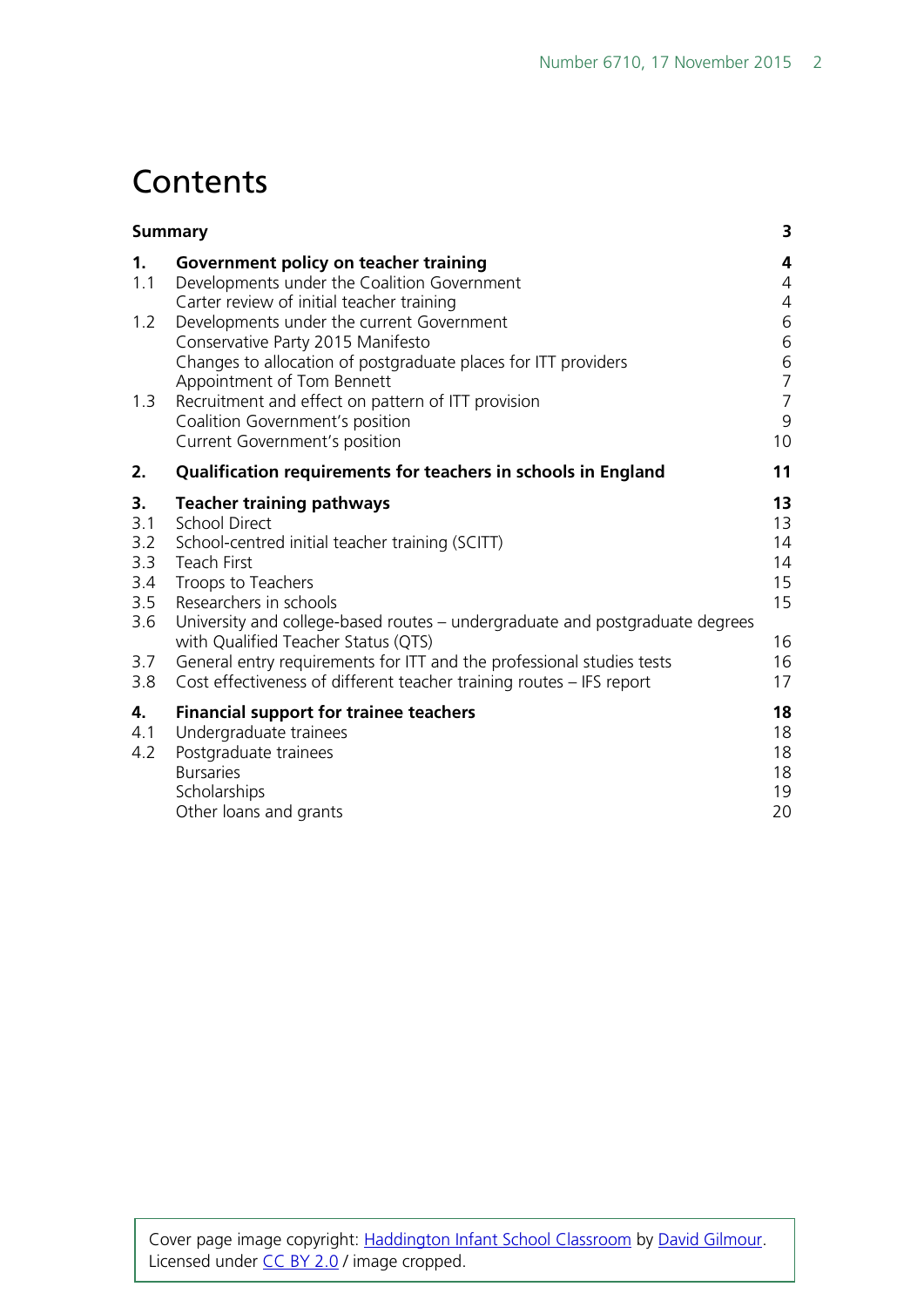# <span id="page-2-0"></span>Summary

This note outlines the current arrangements for the initial training of school teachers in England. It covers degree and school-based training routes, and provides background on recent policy developments. It also outlines the qualification requirements for teachers in different types of schools.

In recent years, there has been an increase in the proportion of teacher training that is 'school-based'. This is proving controversial, and some in the university sector have claimed that their training expertise is being sidelined and that the changes risk creating imbalances in the supply and demand for teacher training places.

The note also covers other initiatives, such as the Government's *Troops to Teachers* programme, and offers a brief overview of financial support available for teachers in training.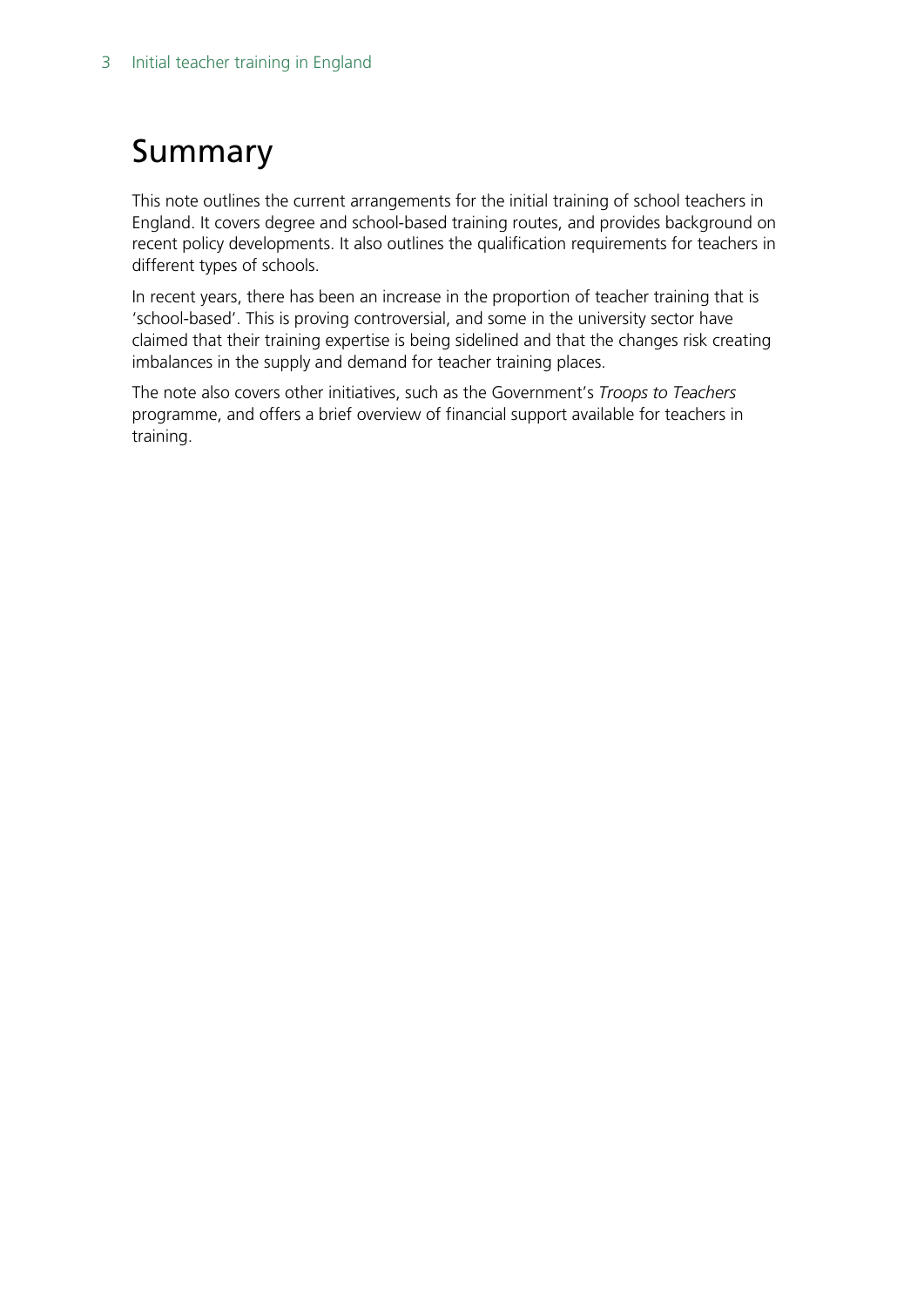# <span id="page-3-0"></span>1. Government policy on teacher training

## <span id="page-3-1"></span>1.1 Developments under the Coalition Government

In November 2010, the Coalition Government published a White Paper, *[The Importance of Teaching,](http://www.education.gov.uk/schools/toolsandinitiatives/schoolswhitepaper/b0068570/the-importance-of-teaching)* which proposed significant reforms to teacher training and development, as well as to the wider school system.<sup>[1](#page-3-3)</sup> Further detail on the plans were provided in a consultation document published in June 2011, *[Training our next generation of](http://media.education.gov.uk/assets/files/pdf/t/training%20our%20next%20generation%20of%20outstanding%20teachers.pdf)  [outstanding teachers](http://media.education.gov.uk/assets/files/pdf/t/training%20our%20next%20generation%20of%20outstanding%20teachers.pdf)*. An [implementation plan](https://www.gov.uk/government/uploads/system/uploads/attachment_data/file/181154/DFE-00083-2011.pdf) followed in November [2](#page-3-4)011, which provided a timetable of the changes. $2$  Key announcements included:

A significant expansion of the Teach First programme

Launch of the School Direct programme and increased prioritisation of ITT funding on providers that are successful at involving schools in training programmes.

The launch of the Troops to Teachers programme for ex- service personnel

Ongoing reform of Ofsted's inspection framework for ITT providers

Making successful completion of professional skills tests (literacy and numeracy qualifications) a prerequisite for beginning an ITT course.

More targeting of student financial support on student teachers in particular subject areas, and on those with higher pass marks for their first degrees.

Launching a small number of University Training Schools, which will deliver three core functions: teaching children; training teachers; and undertaking research.

### <span id="page-3-2"></span>Carter review of initial teacher training

On 1 May 2014, the then Secretary of State for Education, Michael Gove, appointed Sir Andrew Carter to chair an independent review of ITT courses. The purpose of the review was to:

- define effective ITT practice
- assess the extent to which the current system delivers effective ITT
- recommend where and how improvements could be made

<span id="page-3-3"></span><sup>&</sup>lt;sup>1</sup> DfE, *The Importance of Teaching. The Schools White Paper*, November 2010, Cm 7980. A summary of the key changes is provided on page 20.

<span id="page-3-4"></span><sup>2</sup> DfE, *[Training our next generation of outstanding teachers. An improvement strategy](http://media.education.gov.uk/assets/files/pdf/t/training%20our%20next%20generation%20of%20outstanding%20teachers.pdf)  [for discussion](http://media.education.gov.uk/assets/files/pdf/t/training%20our%20next%20generation%20of%20outstanding%20teachers.pdf)*, June 2011. DfE, *[Training our next generation of outstanding teachers. An implementation plan,](https://www.gov.uk/government/uploads/system/uploads/attachment_data/file/181154/DFE-00083-2011.pdf)*  November 2011, p15-16.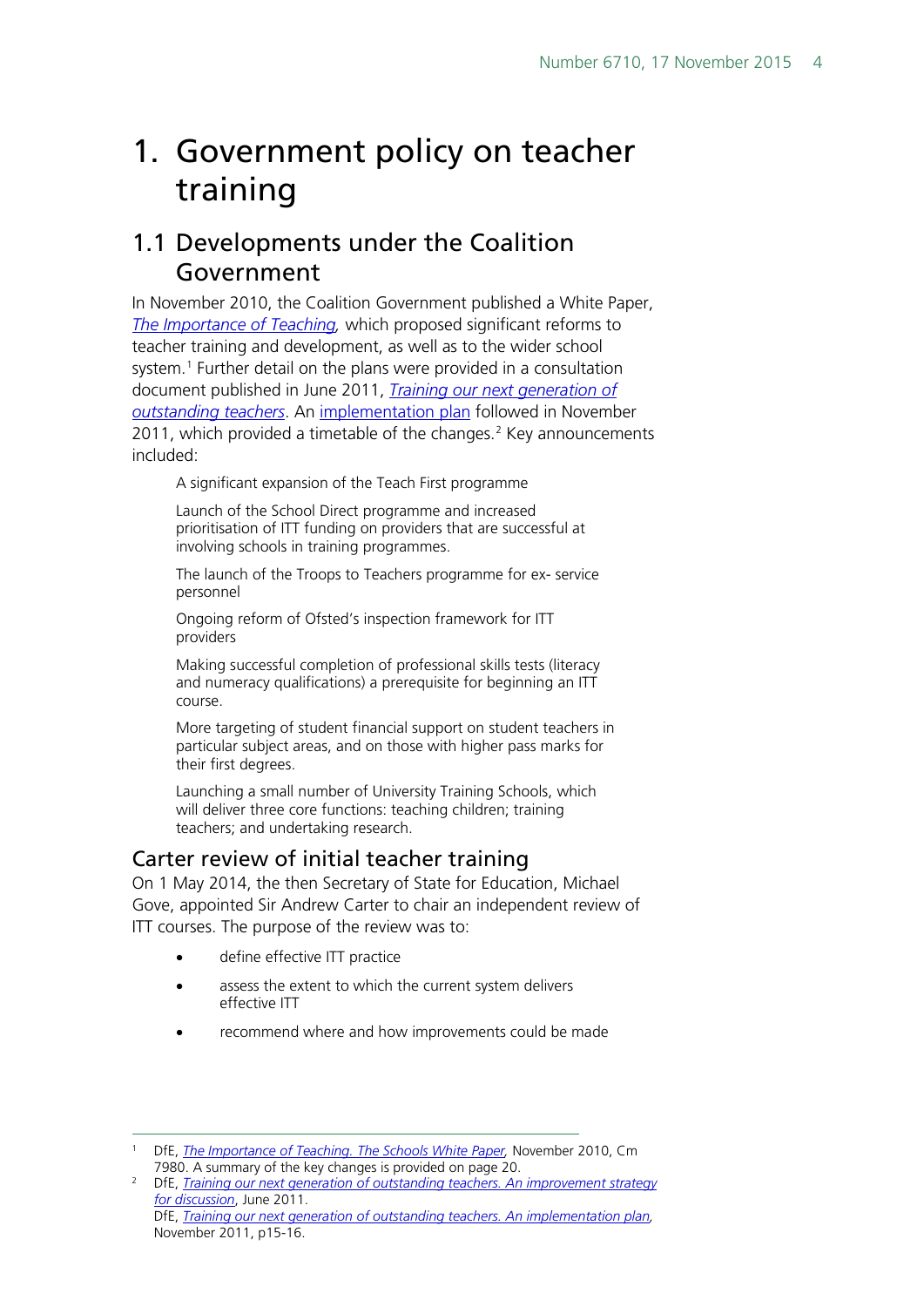recommend ways to improve choice in the system by improving the transparency of course content and methods.<sup>[3](#page-4-0)</sup>

A [call for evidence was issued](https://www.gov.uk/government/uploads/system/uploads/attachment_data/file/346051/Consultation_Document_-_Carter_Review_Final.pdf) on 20 August 2014 and the consultation closed on 22 September 201[4](#page-4-1).<sup>4</sup> The review [published its report](https://www.gov.uk/government/uploads/system/uploads/attachment_data/file/396391/Carter_Review_16012015.pdf) on 19 January 2015.

The report concluded that the ITT system generally performs well and that it is difficult to draw conclusions about whether one training route is better than another. The report also made a number of conclusions and recommendations for improvement in particular areas. These included:

- There is considerable variability in ITT course content and potentially significant gaps in a range of courses. There may be a case for a better shared understanding of what the essential elements of good ITT content look like. The Department for Education should commission a sector body to develop a framework of core content for ITT.
- Of all areas of ITT content, the most significant improvements are needed for training in assessment. A central repository of resources and guidance on assessment should be developed.
- There is some reluctance towards practical approaches to training in behaviour management. Behaviour management should be prioritised within ITT programmes and it is vital that trainees receive practical advice and strategies.
- Mentoring across England is not as good as it should be. The Department for Education should commission a sector body to develop some national standards for mentors.
- Providers and trainees have expressed frustration about the skills tests (see section 3.7 below), arguing that they can lead to otherwise good candidates being lost from ITT. The Department for Education should review the effectiveness of the skills tests in selecting high quality trainees.
- The current information about routes into teaching is confusing. The NCTL's "Get into Teaching" website should be developed and expanded to signpost information that applicants should consider when making choices about ITT courses.<sup>5</sup>

#### **Coalition Government's response**

The [Coalition Government's response to the Carter Review](https://www.gov.uk/government/news/new-headteacher-standards-and-review-of-itt-published) was published on 19 January 2015. The response stated that, amongst other things, the Government would:

- commission an independent working group made up of expert representatives from the sector to develop a core ITT framework;[6](#page-4-3)
- commission the Teaching Schools Council to develop a set of national standards for mentors;<sup>[7](#page-4-4)</sup> and

<span id="page-4-0"></span><sup>&</sup>lt;sup>3</sup> DfE, *Carter Review of Initial Teacher Training (England): Call for Evidence*, 20 August 2014, para 2.1. 4 *Ibid*

<span id="page-4-1"></span>

<span id="page-4-2"></span><sup>5</sup> Sir Andrew Carter OBE, *[Carter Review of Initial Teacher Training \(ITT\),](https://www.gov.uk/government/uploads/system/uploads/attachment_data/file/396391/Carter_Review_16012015.pdf)* January 2015, pp5-15

<span id="page-4-3"></span><sup>6</sup> Department for Education, *[Government response to the Carter review of initial](https://www.gov.uk/government/uploads/system/uploads/attachment_data/file/396461/Carter_Review_Government_response_20150119.pdf)  [teacher training \(ITT\),](https://www.gov.uk/government/uploads/system/uploads/attachment_data/file/396461/Carter_Review_Government_response_20150119.pdf)* January 2015, p3.

<span id="page-4-4"></span><sup>7</sup> *Ibid,* p6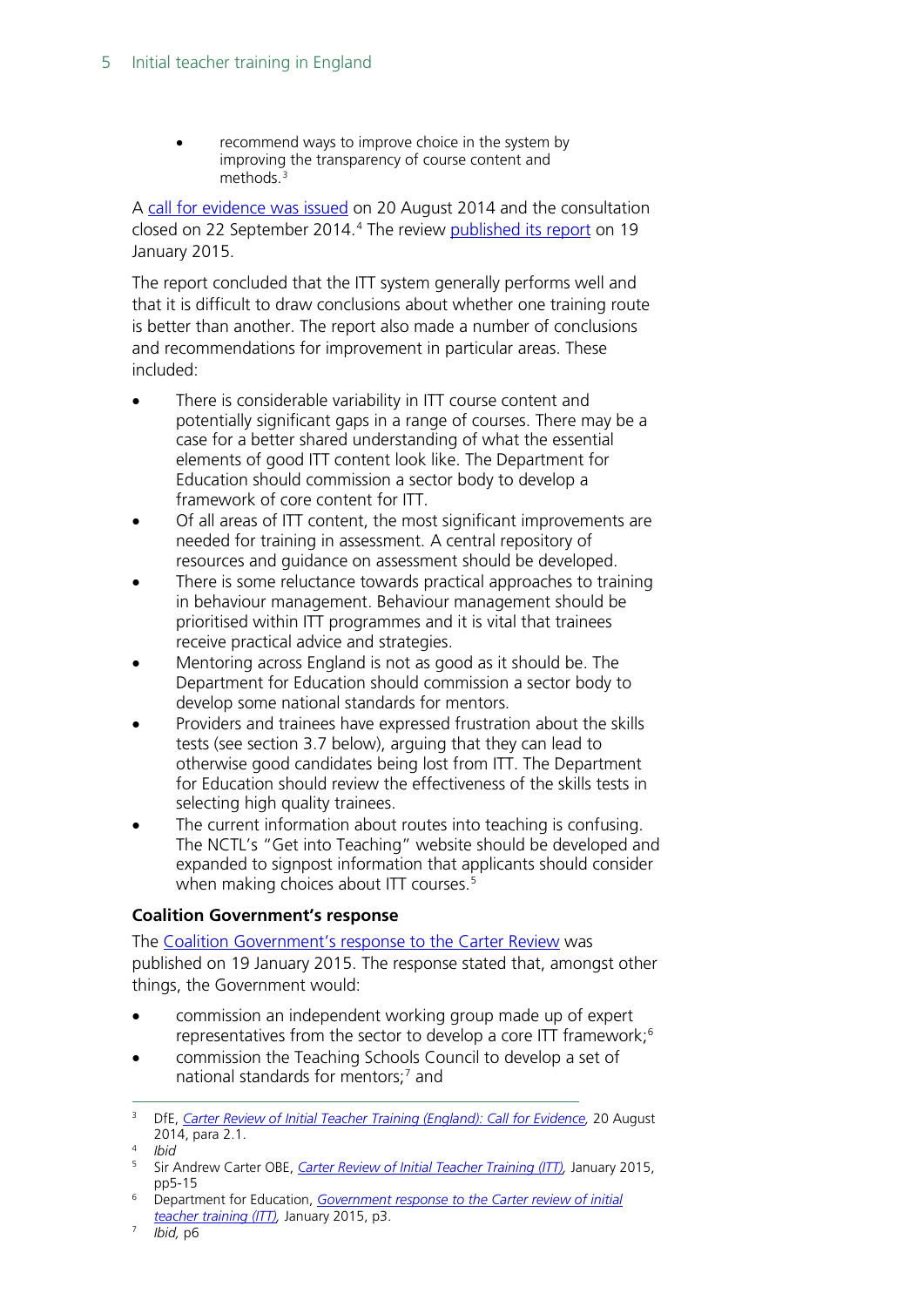• develop a page on the Get into Teaching website which will signpost relevant information for applicants to consider.<sup>[8](#page-5-3)</sup>

On 24 March 2015, the DfE announced that Stephen Munday, Chief Executive of Comberton Academy Trust, had been appointed to chair a working group to lead on developing a core ITT framework.<sup>[9](#page-5-4)</sup> The announcement additionally stated that the Teaching Schools Council had been commissioned "to develop a new set of aspirational standards for school-based ITT mentors". It is expected that the working group and the Teaching Schools Council will report to ministers by spring 2016.[10](#page-5-5)

# <span id="page-5-0"></span>1.2 Developments under the current Government

#### <span id="page-5-1"></span>Conservative Party 2015 Manifesto

The 2015 Conservative general election manifesto outlined a number of commitments on the training of teachers:

In the next Parliament, we will expect every teacher to be trained not just in how to tackle serious behaviour issues, but also in how to deal with the low level disruption that stops children from learning properly. This generation of teachers is already the bestqualified ever. In future, we will recruit and keep the best teachers by reducing the time they spend on paperwork, introducing bursaries for the most in-demand subjects, paying good teachers more, further reducing the burden of Ofsted inspections and continuing to encourage the growth of Teach First.<sup>[11](#page-5-6)</sup>

The manifesto also re-iterated a commitment made in December 2014 to "train an extra 17,500 maths and physics teachers over the next five years".[12](#page-5-7)

## <span id="page-5-2"></span>Changes to allocation of postgraduate places for ITT providers

On 23 June 2015, the National College for Teaching and Leadership (NCTL) announced that for the 2016-17 academic year eligible schools and ITT providers will be able to recruit as many postgraduate trainees as they wish up to a national limit. This will, however, be subject to certain controls that will place a stop on recruitment when certain thresholds are met. Currently, the NCTL allocates places to schools and ITT providers on a course-by-course basis using bids received from the schools and providers. The NCTL's announcement explained:

We will continue to use a national estimate of the number of trainees required to meet the needs of the school system and we will manage recruitment at a national level. This means that eligible schools and ITT providers will be able to recruit (subject to

<span id="page-5-3"></span> <sup>8</sup> *Ibid,* p7.

<span id="page-5-4"></span><sup>&</sup>lt;sup>9</sup> Department for Education, [Carter Review recommendations get underway,](https://www.gov.uk/government/news/carter-review-recommendations-get-underway) 24 March 2015.

<span id="page-5-5"></span><sup>&</sup>lt;sup>10</sup> Department for Education, New experts appointed to help improve initial teacher [training,](https://www.gov.uk/government/news/new-experts-appointed-to-help-improve-initial-teacher-training) 24 September 2015.

<span id="page-5-7"></span><span id="page-5-6"></span><sup>11</sup> *[The Conservative Party Manifesto 2015](https://s3-eu-west-1.amazonaws.com/manifesto2015/ConservativeManifesto2015.pdf)*, p34.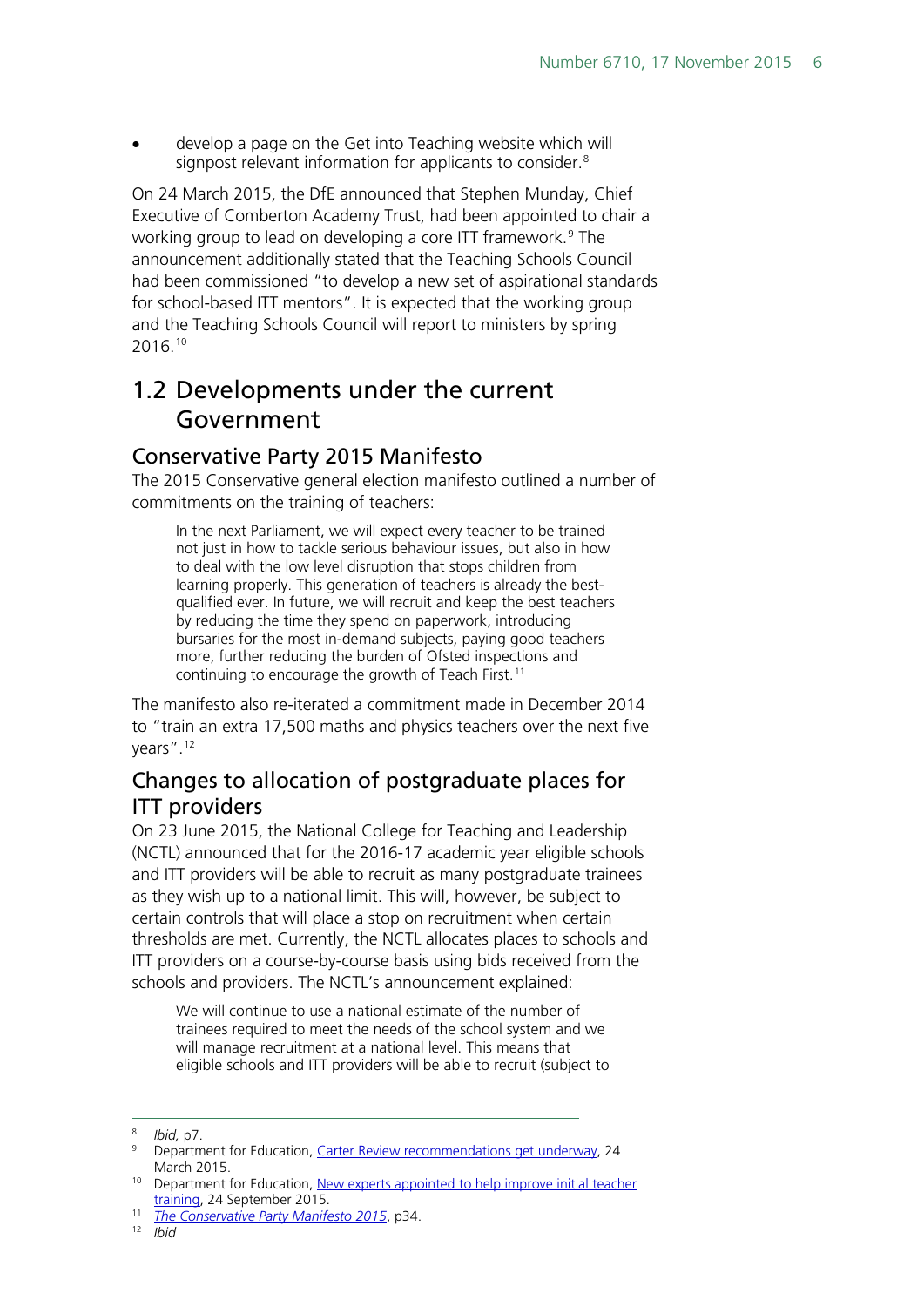a limited number of controls) as many trainees as they feel they need – until the system has recruited sufficient trainees.<sup>[13](#page-6-2)</sup>

The NCTL's announcement stated that it also reserved the right to control recruitment in particular regions.<sup>[14](#page-6-3)</sup> Places on undergraduate teacher training courses will continue to be allocated as normal.<sup>[15](#page-6-4)</sup>

## <span id="page-6-0"></span>Appointment of Tom Bennett

On 16 June 2015, the Secretary of State for Education, Nicky Morgan, announced that she was appointing behaviour expert, Tom Bennett, to lead a new group to develop better training for new teachers on how to tackle low-level classroom disruption.<sup>[16](#page-6-5)</sup>

On 25 June 2015, Lord Nash, Parliamentary-Under Secretary at the Department for Education, responded to a parliamentary question on Tom Bennett's appointment:

The government is committed to ensuring that all teachers are trained to tackle serious behaviour issues as well as low-level classroom disruption. We have not undertaken a formal assessment of any correlation between classroom behaviour and classroom seating arrangements; however Sir Andrew Carter's recent review of initial teacher training (ITT) content identified that some training courses are insufficiently robust in terms of training teachers to manage poor pupil behaviour. That is why we have invited Tom Bennett, a renowned behaviour expert, to lead an expert group to develop core content on behaviour management for ITT. His group will consider how best to promote their recommendations to ITT providers.[17](#page-6-6)

# <span id="page-6-1"></span>1.3 Recruitment and effect on pattern of ITT provision

Some of the changes to ITT outlined in the previous two sub-sections have been controversial, in particular the increased focus on school-led training via the expansion of Schools Direct (see section 3.1 below for more information about Schools Direct). Concerns have been raised about the potential for local mismatches of supply and demand of training places, and the sustainability of some university-centred provision.[18](#page-6-7)

On 22 March 2013, the schools' inspectorate, Ofsted, published a press [release](http://www.ofsted.gov.uk/news/school-led-partnerships-setting-benchmark-for-high-quality-teacher-training-0) and accompanying headline data reporting the outcome of recent ITT provider inspections.<sup>[19](#page-6-8)</sup> The inspections in question were undertaken after the introduction of a new inspection framework in

<span id="page-6-2"></span><sup>&</sup>lt;sup>13</sup> [Registering initial teacher training places 2016 to 2017,](https://www.gov.uk/registering-initial-teacher-training-places-2016-to-2017#timescales-activities-and-deadlines) National College for Teaching and Leadership, 23 June 2015.

<span id="page-6-3"></span><sup>14</sup> *Ibid*

<span id="page-6-4"></span><sup>15</sup> *Ibid*

<span id="page-6-5"></span><sup>&</sup>lt;sup>16</sup> [New reforms to raise standards and improve behaviour,](https://www.gov.uk/government/news/new-reforms-to-raise-standards-and-improve-behaviour) Department for Education, 16 June 2015.

<span id="page-6-6"></span><sup>17</sup> [PQ HL588, 25 June 2015.](http://www.parliament.uk/written-questions-answers-statements/written-question/lords/2015-06-17/HL588)

<span id="page-6-7"></span><sup>&</sup>lt;sup>18</sup> For example, see Chris Husbands, [Teacher training and teacher supply,](https://ioelondonblog.wordpress.com/2015/07/01/teacher-training-and-teacher-supply/) IOE London Blog, 1 July 2015.

<span id="page-6-8"></span><sup>19</sup> Ofsted, ['School-led partnerships setting benchmark for high quality teacher training'](http://www.ofsted.gov.uk/news/school-led-partnerships-setting-benchmark-for-high-quality-teacher-training-0), 22 March 2013.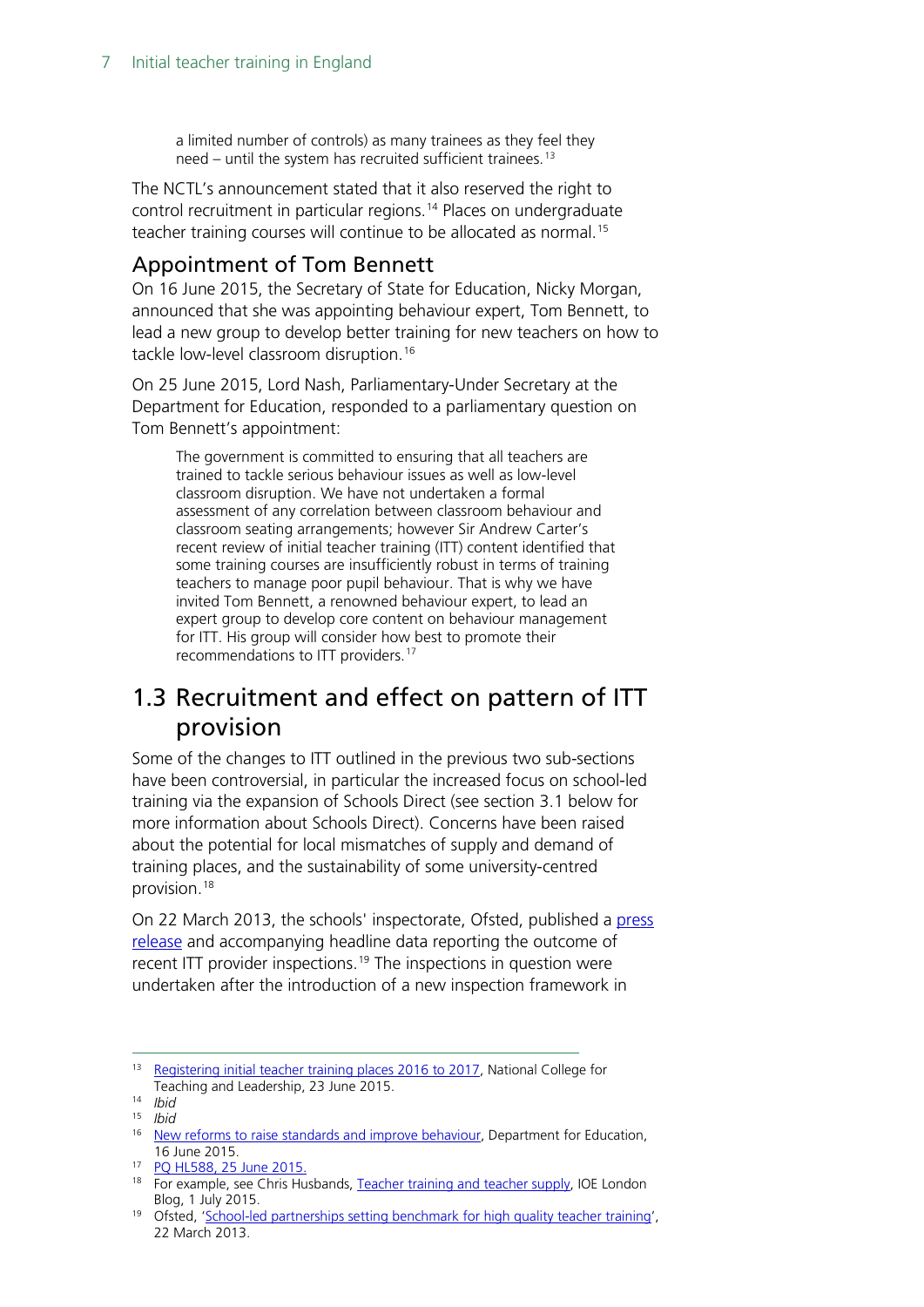September 2012. In the press release, Ofsted commented on the apparent success of school-centred training programmes:

Every one of the providers to have received the highest grade is a small employment-based partnership with schools centrally involved. Some of these have recently achieved school-centred initial teacher training (SCITT) status from the Teaching Agency. Their training programmes are designed and delivered by groups of neighbouring schools.

None of the higher education institutions - which have traditionally provided the majority of teacher training - inspected so far has been awarded an outstanding judgement for overall effectiveness. However, one of the outstanding employmentbased partnerships, the London East Consortium, is part of the University of Cumbria's initial teacher training provision.

No provider previously judged outstanding under the old framework has retained this top grade to date....

'Those providers which have earned the highest grade since last autumn really stand out from the rest. It is significant that all the outstanding training our inspectors have found so far is being led by consortia of neighbouring schools, with trainees taught by experienced, practising teachers.

'This suggests that the Government is right to put greater emphasis on new teachers being trained in schools where they can best develop the practical skills they will need as teachers – rather than in higher education institutions, which have traditionally trained the majority of trainees.<sup>[20](#page-7-0)</sup>

On 25 March 2013, the umbrella body, the Universities Council for the Education of Teachers (UCET), wrote a **letter** to Her Majesty's Chief Inspector of Schools, Sir Michael Wilshaw, criticising the press release as "misleading, inaccurate and inappropriately political".<sup>[21](#page-7-1)</sup> A [further letter](http://webcache.googleusercontent.com/search?q=cache:reBUdLsX9dUJ:www.ucet.ac.uk/downloads/4746-27-March-2013-UCET-seeks-urgent-ministerial-clarification-on-universities-and-teacher-education-(Gove-letter).pdf+&cd=1&hl=en&ct=clnk&gl=uk) was sent by UCET to the then Secretary of State, Michael Gove, and the Minister for Schools, David Willets, on 27 March 2013 asking for clarification on universities' role in teacher education.[22](#page-7-2)

In October 2014, Universities UK published a report on the impact of [initial teacher training reforms on higher education institutions.](http://www.universitiesuk.ac.uk/highereducation/Documents/2014/ImpactOfITTreformsOnEnglishHEIs.pdf) The report raised concerns regarding the effect on teacher supply of the expansion of schools direct. An article on the TES website summarised the report's concern:

In a new report, Universities UK raises concerns about the impact of the government's decision to give schools more say in the recruiting and training of staff. It says that if the pace of change continues, it could create problems in training enough teachers.

Since 2012/13, initial teacher training has undergone a radical shake-up, with an increasing number of training places going to the new School Direct programme, rather than universities.

Under School Direct, schools take the lead in taking on trainees. But this has led to "instability" for many universities, with the

 <sup>20</sup> *Ibid*.

<span id="page-7-2"></span><span id="page-7-1"></span><span id="page-7-0"></span><sup>21</sup> UCET, *'*[UCET objects to Ofsted press release'](http://webcache.googleusercontent.com/search?q=cache:D-9yMtiPpEIJ:www.ucet.ac.uk/downloads/4745-25-March-2013-UCET-objects-to-OFSTED-press-release.pdf+&cd=1&hl=en&ct=clnk&gl=uk), 23 March 2013

<sup>&</sup>lt;sup>22</sup> UCET, 'UCET seeks urgent ministerial clarification on universities and teacher [education',](http://webcache.googleusercontent.com/search?q=cache:reBUdLsX9dUJ:www.ucet.ac.uk/downloads/4746-27-March-2013-UCET-seeks-urgent-ministerial-clarification-on-universities-and-teacher-education-(Gove-letter).pdf+&cd=1&hl=en&ct=clnk&gl=uk) 27 March 2013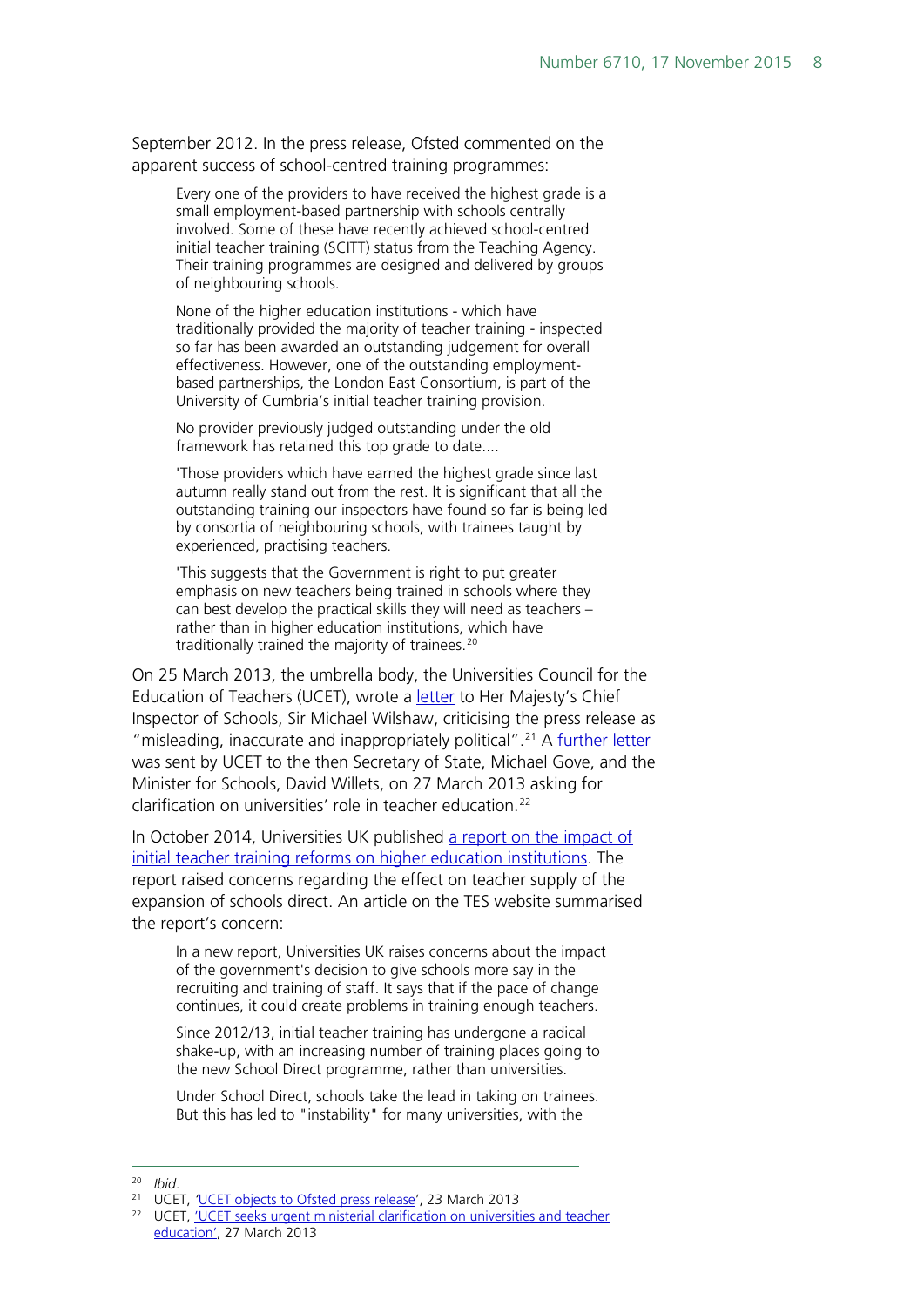numbers of training places allocated directly to institutions falling by 23 per cent in three years, says Universities UK.

While School Direct has been more successful in recruiting trainee English and history teachers, it has been less successful for science, technology, engineering and maths (STEM) subjects, the report says.

"This has contributed to a shortfall in the number of trainee teachers recruited into several subject areas, such as mathematics and physics," it says.

"There are concerns, therefore, that, as the government pursues its ambition for a school-led system, the pace of change could create teacher supply issues in the future if university-delivered training becomes unsustainable."<sup>[23](#page-8-1)</sup>

In addition, following the June 2015 announcement that schools and ITT providers will be able to recruit as many trainees as they wish in 2016-17, *Schools Week* reported comments from Chris Husbands, director of the Institute of Education, that this would likely lead to a further expansion of Schools Direct and a decline in university-led provision:

Chris Husbands, director of the Institute of Education, said: "The immediate likelihood is the further expansion, despite the challenges, of School Direct.

"The recent hints are that school and school group bidding for School Direct places for 2016-2017 will account for the vast majority of (initial teacher education), with very loose regional monitoring of demand.

"Essentially, this means higher education allocations will be residual, mopping up numbers not allocated to schools, which is in turn likely to be the hard to recruit areas.

"It's unlikely higher status universities will remain in this highly uncertain market for long, which means the de facto transfer of teacher supply to several thousand competing small businesses. Recent evidence suggests that the outcomes are likely to be unpredictable."<sup>[24](#page-8-2)</sup>

Information about teacher supply more generally is available in Library Briefing Paper 7222, [Teachers: supply, retention and workload.](http://researchbriefings.files.parliament.uk/documents/CBP-7222/CBP-7222.pdf)

#### <span id="page-8-0"></span>Coalition Government's position

In response to a parliamentary question on 18 November 2014 the then Schools Minister, David Laws, stated that higher education institutions continued to play a lead role in ITT:

Universities continue to play a lead role in initial teacher training. Higher education institutions (HEIs) are expected to be involved in 82% of all teacher training places for 2014-15.

As well as 22,900 provider places provisionally allocated to HEIs for the academic year 2014-15, they are also in partnership with schools to deliver seven out of 10 School Direct places, for which they receive funding.

<span id="page-8-1"></span><sup>&</sup>lt;sup>23</sup> [School Direct causing shortage of maths and science teachers, report claims,](https://news.tes.co.uk/b/news/2014/10/29/school-direct-causing-shortage-of-maths-and-science-teachers-report-claims.aspx) TES, 30 October 2014.

<span id="page-8-2"></span><sup>&</sup>lt;sup>24</sup> [Teacher training changes will pit providers against each other,](http://schoolsweek.co.uk/nctl-registration-changes-pit-teacher-training-providers-against-each-other/) Schools Week, 23 June 2015.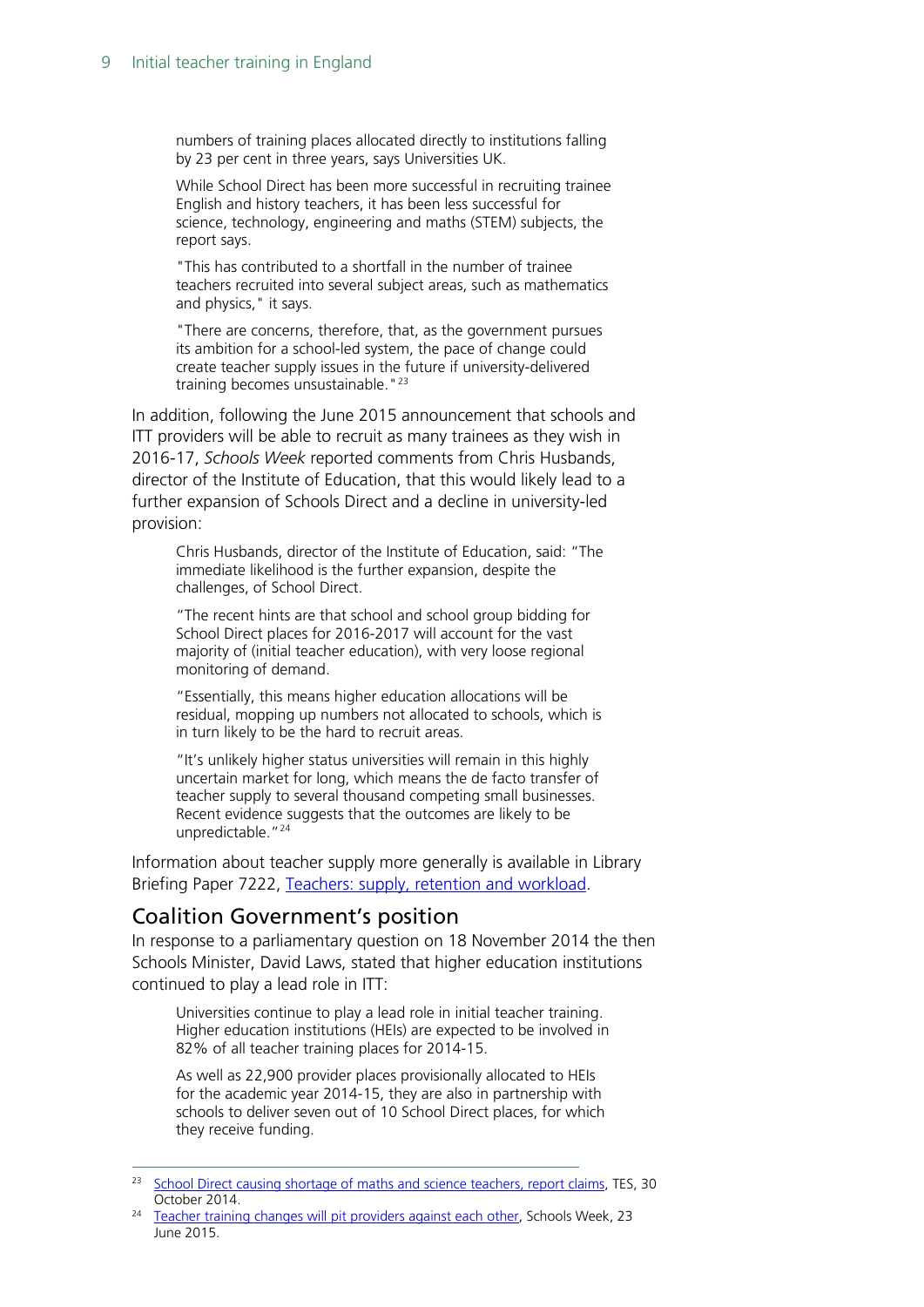There are many strong partnerships in place between schools and HEIs, with HEIs providing in-depth subject knowledge and access to research, and schools providing rich placements and opportunities to partner trainees with outstanding teachers.

This provides opportunities for HEIs to maintain or even increase their market share of ITT if they deliver programmes schools want, and work with them to establish high-quality and sustainable courses.

Many HEI providers have already significantly increased their ITT places due to their engagement with School Direct.<sup>[25](#page-9-1)</sup>

In response to a further parliamentary question, Mr Laws provided details on the number of ITT places allocated to Schools Direct providers compared to higher education based providers since 2011/12:

|                                 |        |        | 2011/12 2012/13 2013/14 2014/15 |        | 2015/16 |
|---------------------------------|--------|--------|---------------------------------|--------|---------|
| HE.<br><b>Providers</b>         | 28,669 | 28,841 | 26,790                          | 23,095 | 22,224  |
| <b>Schools</b><br><b>Direct</b> | 0      | 772    | 9,586                           | 15,254 | 17.609  |

(Table from [PQ 212886 \[on teacher training\], 3 November 2014\)](http://www.parliament.uk/written-questions-answers-statements/written-question/commons/2014-11-03/212886)

#### <span id="page-9-0"></span>Current Government's position

On 4 November 2015, Baroness Evans of Bowes Park, a Government Whip, responded to concerns that some universities may stop offering teacher education:

**Baroness Donaghy (Lab)**: I thank the Minister for her reply, and I know that this is not her area of direct responsibility. However, she must be aware that we have an unstable teacher supply framework, that there are going to be shortages of teachers in some regions in both the short term and the medium term and that the unstable income stream for higher education might mean that some universities—particularly those in the Russell Group will opt out of the connection with teacher education altogether. Does she really think that that adds up to a good policy for this Government?

**Baroness Evans of Bowes Park**: I thank the noble Baroness for her question. She is right that we are moving to a school-led teacher training system, but that involves collaboration between universities and schools. A teacher-led or school-led system does not mean a university-excluded system, and we are seeing great collaboration whereby, for example, 70% of School Direct places are actually being delivered by universities. It is improving the link between schools and universities, but also putting in charge of teacher training those who know best what they want in their schools—the head teachers.<sup>[26](#page-9-2)</sup>

<span id="page-9-2"></span><span id="page-9-1"></span><sup>26</sup> [HL Deb 4 November 2015 c1634-5](http://www.publications.parliament.uk/pa/ld201516/ldhansrd/text/151104-0001.htm#15110439000439)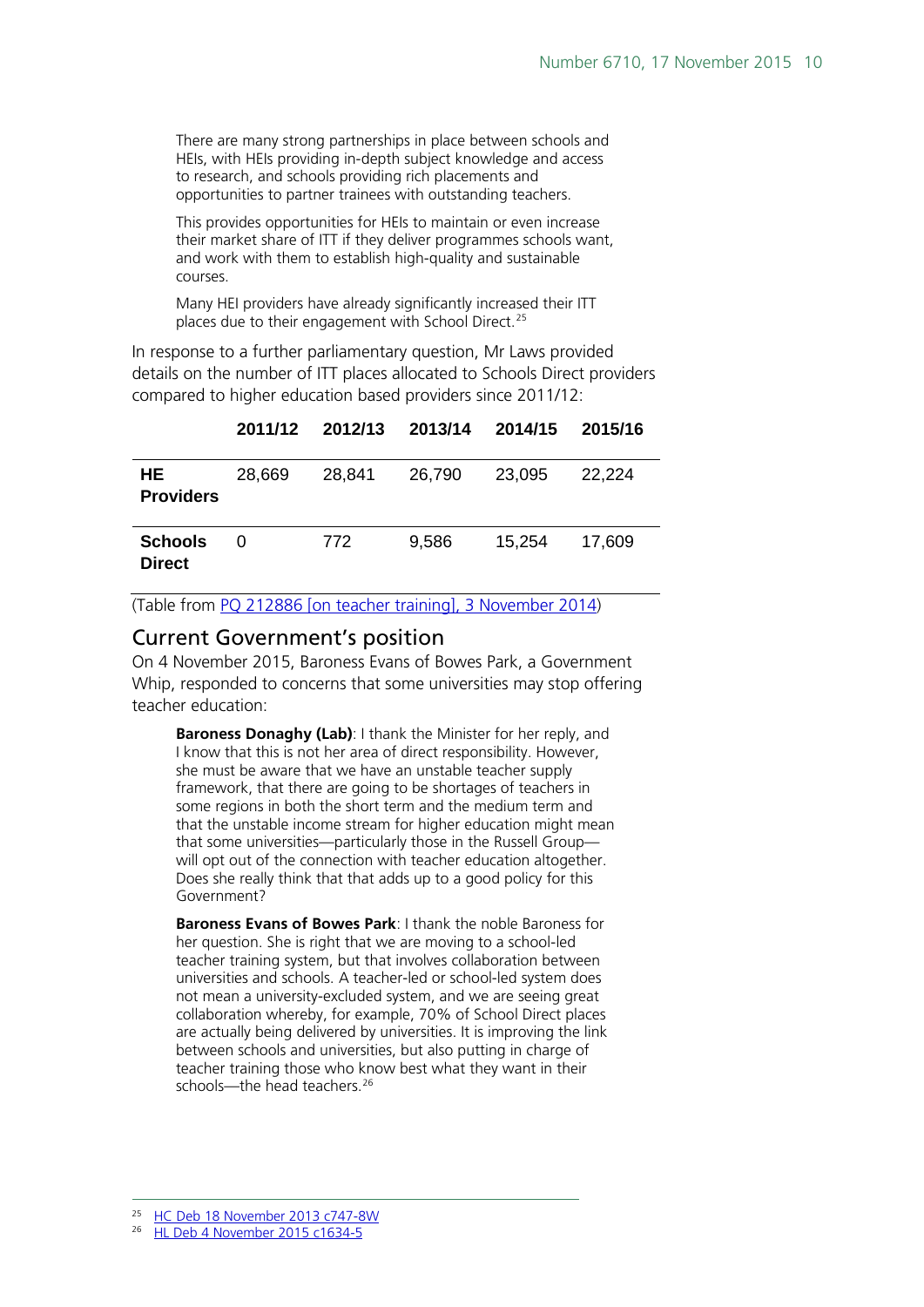# <span id="page-10-0"></span>2. Qualification requirements for teachers in schools in England

Teachers employed in local authority maintained schools in England are required to have Qualified Teacher Status (QTS), although certain exemptions and special arrangements apply in relation to overseastrained teachers and some other staff – for example, those employed as 'instructors'.[27](#page-10-1) Relevant regulations include the *Education (School Teachers) Qualifications Regulations 2003*, as amended, and the *Education (Specified Work) (England) Regulations 2012, as amended.*<sup>[28](#page-10-2)</sup>

The same requirement to hold QTS is not in place for free schools or for academies, unless an academy's funding agreement retains a clause to that effect. Funding agreements are agreements between the Secretary of State and the particular academy trust/body running the school and can vary between academies. On 27 July 2012, the DfE announced that new academies would be able to employ teachers without QTS, putting them in the same position as free schools. In addition, existing academies whose funding agreements retain a clause requiring the employment of qualified teachers could apply to have this condition removed.

The DfE's *[Governor's Handbook](https://www.gov.uk/government/publications/governors-handbook--3)* (published January 2015) explains the rules as follows:

#### **5.4 Teacher qualifications**

The governing body of a maintained school or non-maintained special school should be aware that teachers must hold qualified teacher status (QTS) (unless the teacher satisfies one of the requirements or conditions specified in the Schedule to the appropriate regulations). This also applies to academy trusts whose funding agreement states that any teachers that it employs must hold QTS.

Since 1 April 2012, further education teachers who have been awarded Qualified Teacher Learning and Skills (QTLS) by the Institute for Learning (IfL) and are members of the IfL are recognised as qualified teachers in schools. This will allow them to be appointed to permanent posts in maintained schools in England and they will be paid on the qualified teachers' pay scale. They will continue to be recognised as qualified school teachers providing they remain a member of the IfL.

The same statutory requirement to hold QTS is not in place for teachers employed by academies unless the academy's funding agreement retains a clause to that effect. An academy may be required through its funding agreement to employ teachers with QTS, but the department may agree to relax this requirement if requested by an academy. Even in academies, special educational needs coordinators and designated teachers for looked after

<span id="page-10-1"></span> $27$  Instructors are defined in regulation as those who "give instruction in any art or skill or in any subject or group of subjects (including any form of vocational training), where special qualifications or experience or both are required" (2[1] of Schedule to SI 2012/762)

<span id="page-10-2"></span><sup>28</sup> The *Education (School Teachers) Qualifications Regulations 2003*, SI 2003/1662; the *Education (Specified Work) (England) Regulations 2012* SI 2012/762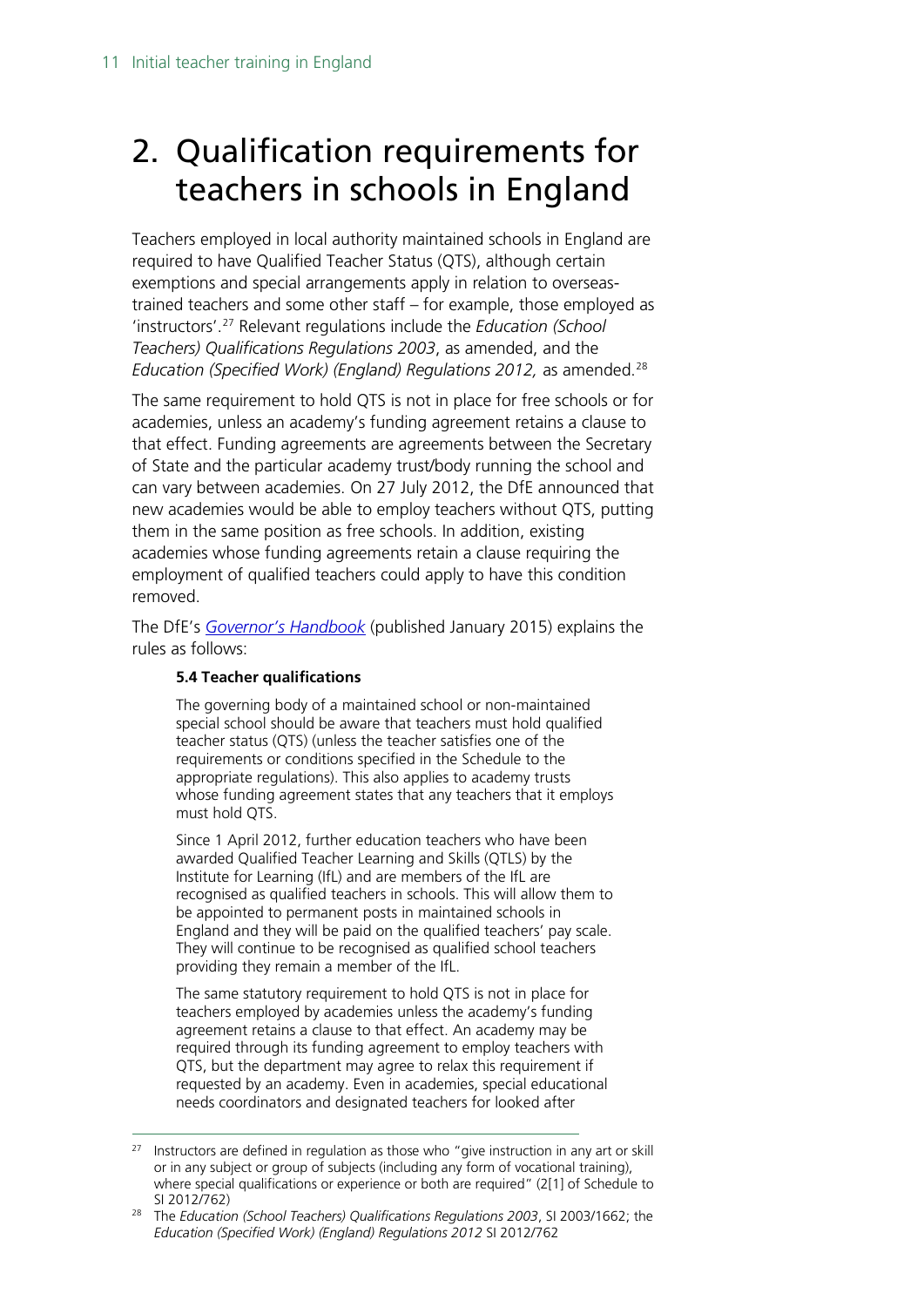children must have QTS. All teachers in special academies must hold QTS. There is no requirement for teaching staff in free schools to hold QTS.<sup>[29](#page-11-0)</sup>

Teachers in the independent sector are not required to hold QTS – it is up to the schools in question to assess the teaching and other skills of the staff they employ.

In March 2011, the Secretary of State for Education announced a review of teachers' standards – the standards that qualified teachers in maintained schools are required to meet in the course of their work. The new [Teachers' Standards](https://www.gov.uk/government/publications/teachers-standards) were published in July 2011 and came into force in September 2012.[30](#page-11-1)

<span id="page-11-0"></span> <sup>29</sup> DfE, *[Governors' handbook: For governors in maintained schools, academies and free](https://www.gov.uk/government/uploads/system/uploads/attachment_data/file/395789/Governors_Handbook.pdf)  [schools,](https://www.gov.uk/government/uploads/system/uploads/attachment_data/file/395789/Governors_Handbook.pdf)* January 2015, para 5.4.

<span id="page-11-1"></span><sup>30</sup> DfE, *[Teachers' Standards,](https://www.gov.uk/government/publications/teachers-standards)* 22 May 2012.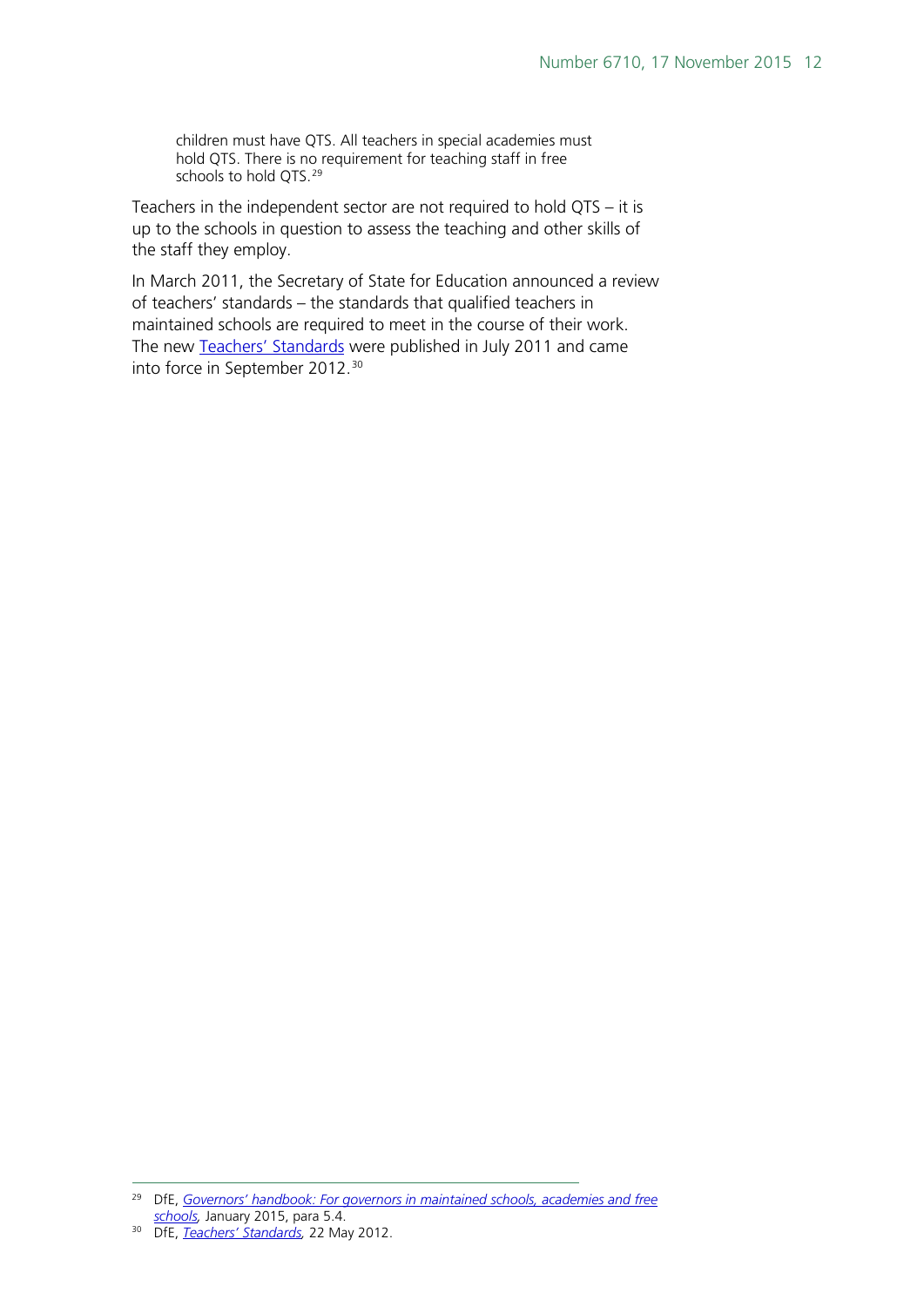# <span id="page-12-0"></span>3. Teacher training pathways

There are currently several routes into teaching, and the terminology used to describe different training models can be confusing. ITT courses are often described as either being 'school-centred' (for example, the School Direct programme) or 'higher education-centred' (for example, a university-based B.Ed. course). The National College for Teaching and Leadership (NCTL) allocates and funds teacher training places.

A Statistical First Release from the DfE, dated 27 November 2014, gives details on the number of new entrants who have started, or expected to start, an initial teacher training programme in England in the academic year 2014/15.<sup>[31](#page-12-2)</sup>

General information about current teacher training routes is available on the [Get into Teaching](https://getintoteaching.education.gov.uk/explore-my-options/secondary/training-options) section of the DfE's website. A summary of the key features of each route is given below.

# <span id="page-12-1"></span>3.1 School Direct

The School Direct programme accepted its first cohort of students in September 2012, and it was the Coalition Government's intention that the number of places on this programme would be significantly expanded from the 2013/14 academic year.

School Direct offers two types of training places: School Direct and School Direct (salaried). The latter of these replaces the earlier Graduate Teaching Programme, which the DfE closed to new applicants in October 2012.

The DfE [website](http://www.education.gov.uk/get-into-teaching/teacher-training-options/school-based-training/school-direct.aspx) gives further details on the two options:

#### **School Direct**

School Direct courses are designed by groups of schools – with a university or a SCITT – based on the skills they are looking for in a newly qualified teacher (NQT). The schools recruit you as a trainee onto their School Direct course with a job in mind just for you. This is a popular choice for those who hope to secure a role in the network of schools where they train.[32](#page-12-3)

#### […]

#### **School Direct (salaried)**

If you're a graduate and have been working for around three years in any career, School Direct (salaried) courses are available exclusively for you. On this school-led option, you're selected directly by the school or partnership of schools you apply to – and you'll earn a salary during your training. Schools recruit you as a trainee with a job in mind just for you.

School Direct (salaried) courses normally take a year to complete. This is a great choice if you want to stay in the world of work, as you'll be employed as an unqualified teacher during your training while you learn 'on the job'. But that doesn't mean you'll be

<span id="page-12-2"></span> <sup>31</sup> DfE, *[Statistical first release, Initial teacher training census for the academic year 2014](https://www.gov.uk/government/uploads/system/uploads/attachment_data/file/380175/ITT_CENSUS_2014-15_FINAL.pdf)* 

<span id="page-12-3"></span><sup>&</sup>lt;sup>32</sup> [School Direct,](https://getintoteaching.education.gov.uk/explore-my-options/training/school-direct) DfE, last accessed 10 November 2015.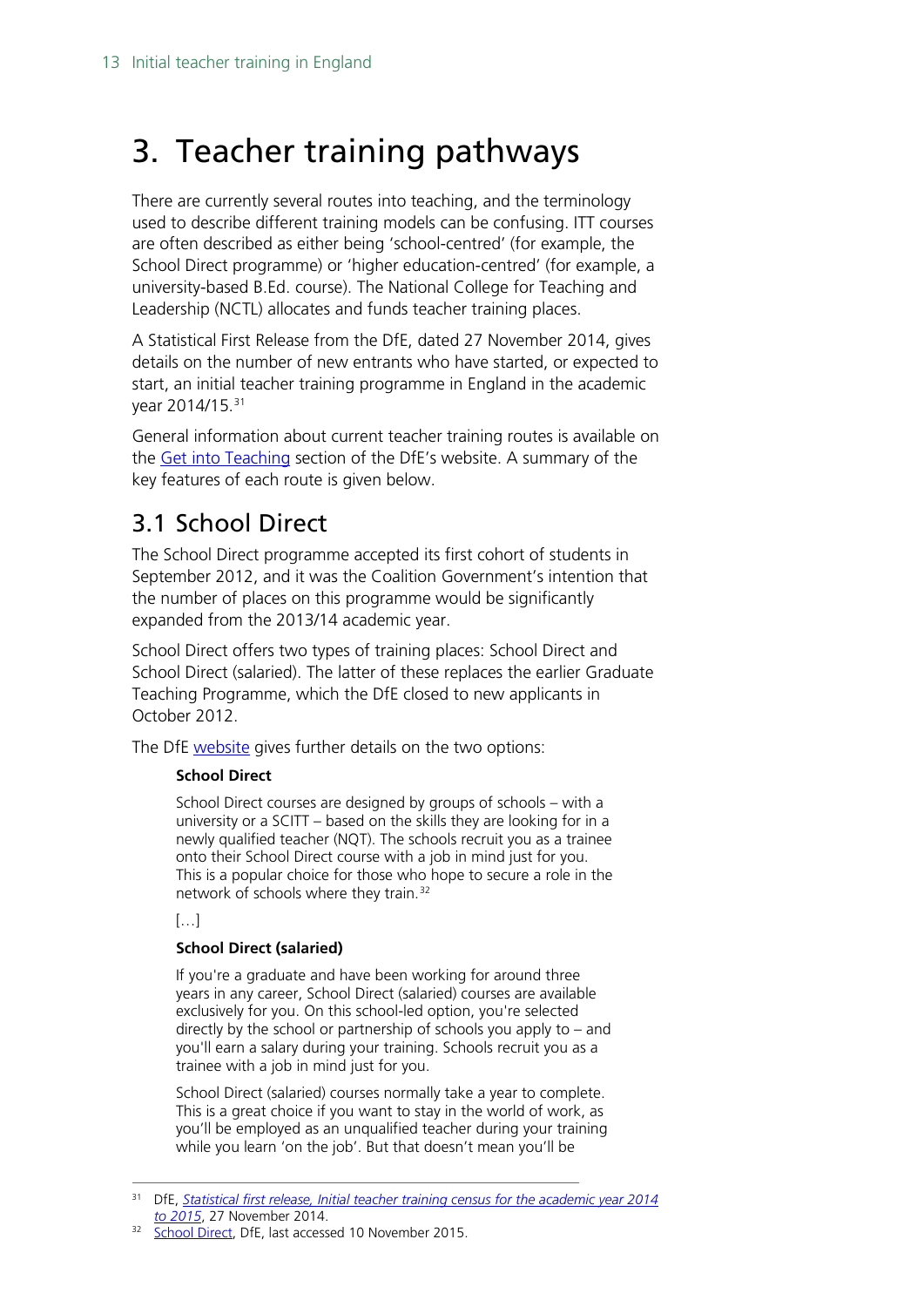thrown straight in at the deep end or expected to work things out for yourself.<sup>[33](#page-13-2)</sup>

# <span id="page-13-0"></span>3.2 School-centred initial teacher training (SCITT)

SCITT programmes are designed and delivered by groups of neighbouring schools and colleges. They provide practical, hands-on teacher training delivered by practising teachers based in their own school or at a school in their network.

Students are usually based in one school from the consortium – the lead school – while completing teaching practices at others within the group. Training programmes generally last for one academic year full-time, running from September to June, and result in QTS. Many also award a PGCE from a university.<sup>[34](#page-13-3)</sup>

# <span id="page-13-1"></span>3.3 Teach First

Teach First is an independent charity which states its vision as "working towards a day when no child's educational success is limited by their socio-economic background".<sup>[35](#page-13-4)</sup> Its Learning and Development Programme is for those interested in an employment-based route into teaching. Since September 2012 it has placed trainee teachers in primary as well as secondary schools.

Trainees join Teach First and their university partners for six weeks of intensive training before teaching in a school in a low-income community for two years, where they achieve a postgraduate certificate in education (PGCE) and earn a full-time salary.<sup>[36](#page-13-5)</sup>

The qualification and experience requirements for Teach First are as follows:

- 2.1 degree or above, 300 UCAS points (or equivalent, excluding General Studies)
- A degree or A-levels that satisfy our teaching requirements
- Grade C in GCSE Maths and English (or equivalent).
- Flexibility to work in any of the Teach First locations.
- Candidates also need to demonstrate certain competencies linked to the values of Teach First, including resilience, humility, respect and empathy. $37$

Teach First receives grant funding from the Government, and additional income from fees paid by schools, charitable donations, and other sources.<sup>38</sup> The Government has allocated 2,000 training places to Teach First for 2015/16, a 33% increase on its allocation for 2014/15.[39](#page-13-8)

<span id="page-13-2"></span><sup>33</sup> [School Direct \(salaried\),](https://getintoteaching.education.gov.uk/explore-my-options/training/school-direct-salaried) DfE, last accessed 17 November 2015.

<span id="page-13-3"></span><sup>&</sup>lt;sup>34</sup> UCAS, ["School-led teacher training"](http://www.ucas.com/how-it-all-works/teacher-training/postgraduate-routes-teaching/training-in-schools) and DfE, ["SCITT"](https://getintoteaching.education.gov.uk/explore-my-options/training/scitt), last accessed 8 January 2015.

<span id="page-13-5"></span><span id="page-13-4"></span><sup>&</sup>lt;sup>35</sup> Teach First, "<u>Our Vision</u>", last accessed 17 November 2015.<br><sup>36</sup> Teach First, <u>"How Does it Work?",</u> last accessed 17 November 2015.

<span id="page-13-6"></span><sup>&</sup>lt;sup>37</sup> Teach First, "<u>Requirements</u>", last accessed 17 November 2015.

<span id="page-13-7"></span><sup>38</sup> For a breakdown of *Teach First* funding, see p15 of the organisation's *[Annual Report](http://www.teachfirst.org.uk/sites/default/files/press/pdf/2013-14%20Trustees%27%20Annual%20Report%20and%20Accounts%20-%20final%20signed%20version%20GT%20for%20CC.pdf)  [and Accounts for the year ended 31 August 2014](http://www.teachfirst.org.uk/sites/default/files/press/pdf/2013-14%20Trustees%27%20Annual%20Report%20and%20Accounts%20-%20final%20signed%20version%20GT%20for%20CC.pdf)*.

<span id="page-13-8"></span><sup>&</sup>lt;sup>39</sup> [PQ HL2805 \[on teacher recruitment\], 10 November 2014.](http://www.parliament.uk/written-questions-answers-statements/written-question/lords/2014-11-10/HL2805)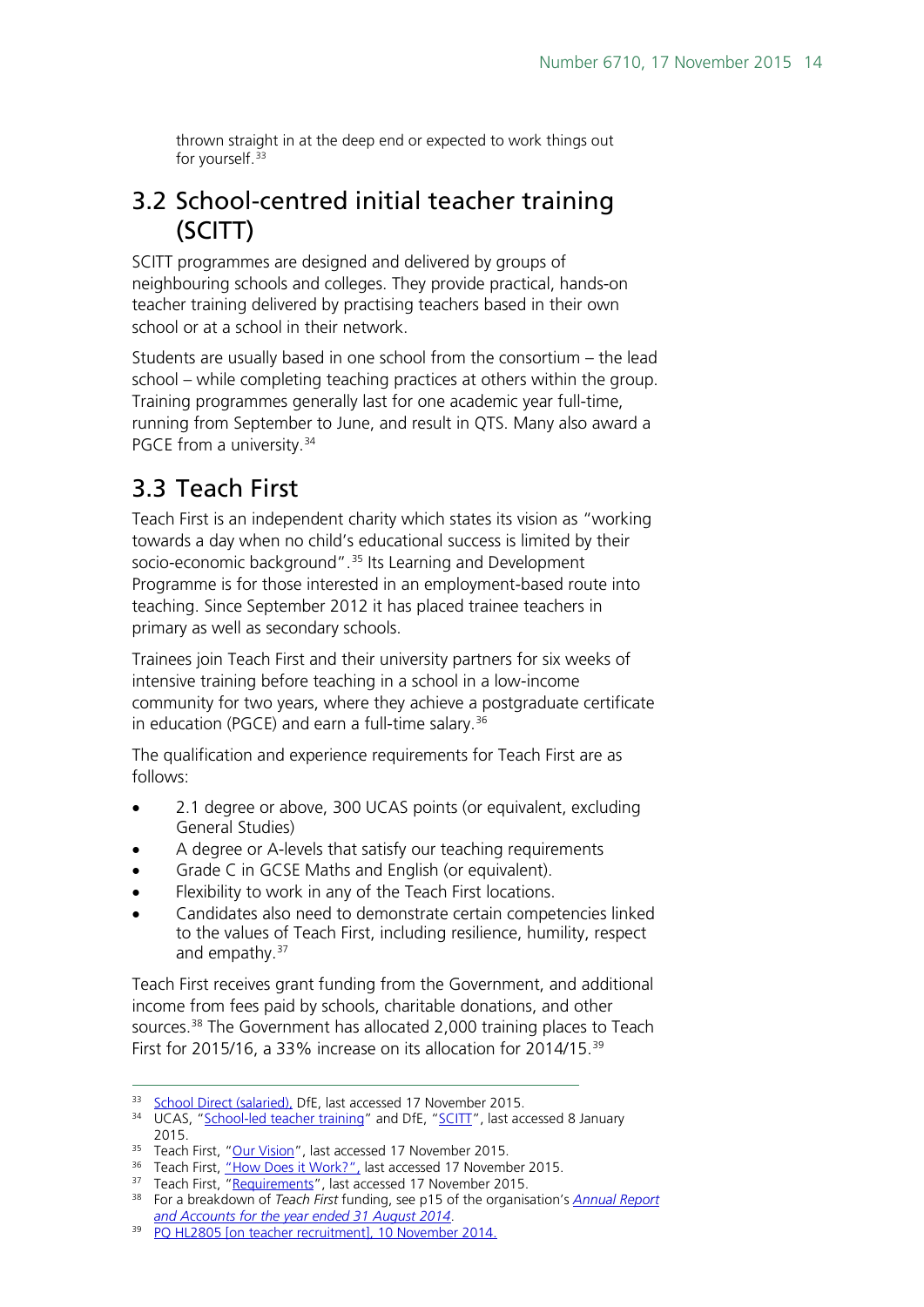## <span id="page-14-0"></span>3.4 Troops to Teachers

In its November 2010 White Paper, *The Importance of Teaching*, the Government announced plans to encourage more ex-servicemen and women to train as teachers as part of a scheme to be called Troops to Teachers:

We will [...] encourage Armed Forces leavers to become teachers, by developing a 'Troops to Teachers' programme which will sponsor service leavers to train as teachers. We will pay tuition fees for PGCEs [Post-Graduate Certificate in Education] for eligible graduates leaving the Armed Forces and work with universities to explore the possibility of establishing a bespoke compressed undergraduate route into teaching targeted at Armed Forces leavers who have the relevant experience and skills but may lack degree-level qualifications. We will encourage Teach First to work with the services as they develop Teach Next, so that service leavers are able to take advantage of new opportunities to move into education [...].<sup>[40](#page-14-2)</sup>

A similar initiative, also called Troops to Teachers, has been running in the USA since 1984. More information on the US scheme can be found on the [DANTES](http://troopstoteachers.net/) website.

The Troops to Teachers training route is open to service leavers who do not hold a first degree and who are in the two years before discharge or in the two years after discharge. The University of Brighton is contracted to run the programme, which lasts two years and is school-based. Trainees are paid on the unqualified teacher pay scale during both years of the programme.

There have been three cohorts for the Troops to Teachers programme. The first cohort of 41 trainees under the Troops to Teachers programme started training in January 2014 and the second cohort of 54 began training in September 2014.<sup>[41](#page-14-3)</sup> The third cohort began training in September 2015.[42](#page-14-4)

Further information on the programme is available on the **Troops to** [Teachers](https://getintoteaching.education.gov.uk/explore-my-options/specialist-training-options/troops-to-teachers) page on the Get Into Teaching website.

# <span id="page-14-1"></span>3.5 Researchers in schools

Researchers in Schools (RIS) is a route into teaching for researchers who have completed, or are finishing, a doctorate.

It is a two-year, salaried training programme and has been designed with Ofsted-rated 'Outstanding' teacher training schools, universities, and third sector organisations. It "seeks to help schools increase subject expertise, promote research, and champion university access while allowing researchers to return to academia after completing the programme should they choose to".[43](#page-14-5)

<span id="page-14-2"></span> <sup>40</sup> DfE, *The Importance of Teaching – [The Schools White Paper 2010](https://www.education.gov.uk/publications/eOrderingDownload/CM-7980.pdf)*, November 2010, Cm 7980, p22, para 2.15.

<span id="page-14-3"></span><sup>41</sup> [PQ 216826 \[teachers: veterans\], 2 December 2014.](http://www.parliament.uk/written-questions-answers-statements/written-question/commons/2014-12-02/216826)

<span id="page-14-4"></span><sup>&</sup>lt;sup>42</sup> [Troops to Teachers,](http://about.brighton.ac.uk/education/work-with-us/partner-schools/troops-to-teachers.php) University of Brighton, last accessed 2 November 2015.

<span id="page-14-5"></span><sup>43</sup> DfE, ["Researchers in Schools"](http://www.education.gov.uk/get-into-teaching/teacher-training-options/school-based-training/researchers-in-schools), last accessed 17 November 2015.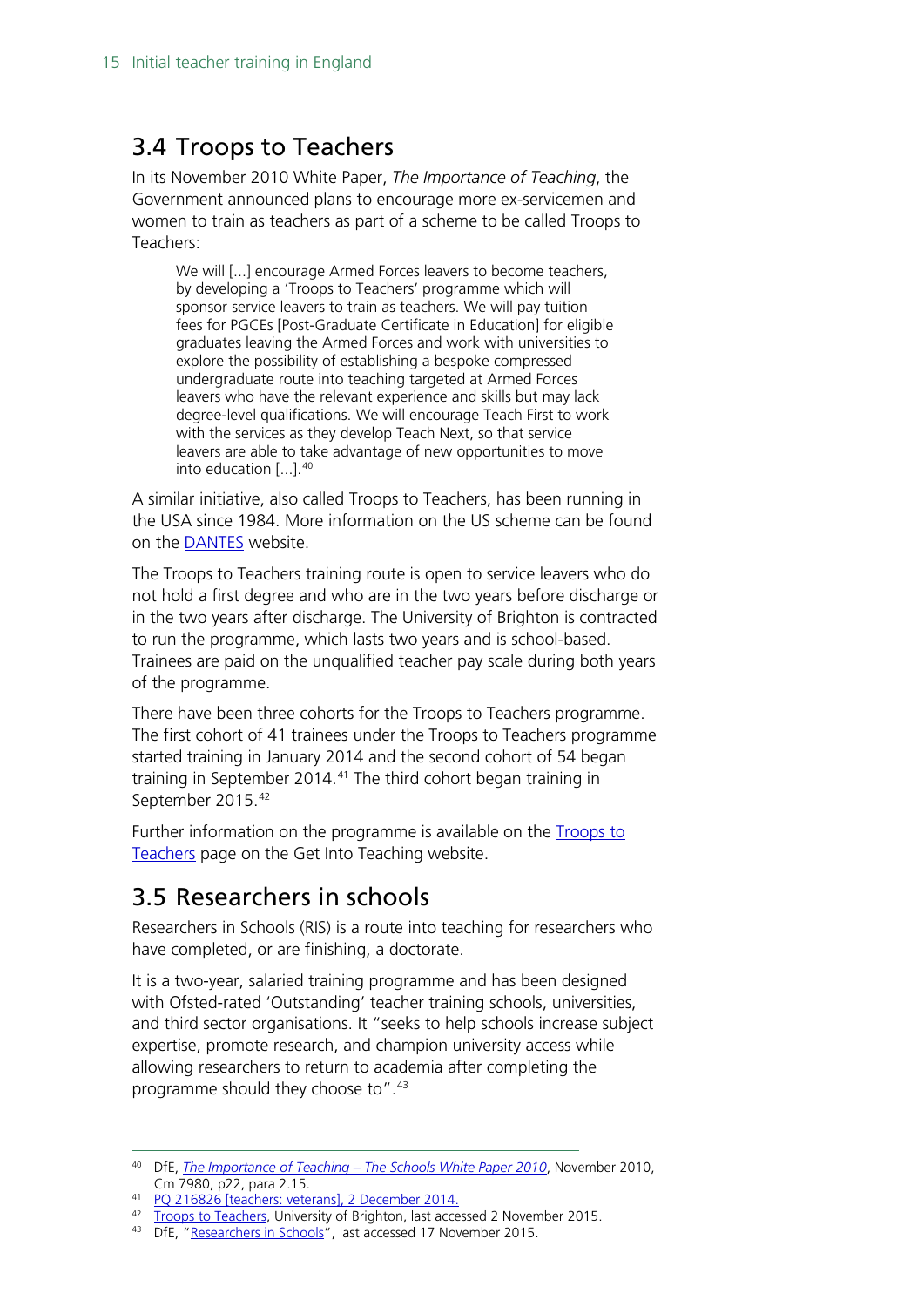RIS offers trainees a salaried training scholarship in the first year and they then work as a newly qualified teacher in their second year, typically with a salary of between £22,000 and £27,000. Candidates who train to teach in shortage subjects, such as maths and physics, may be eligible for an uplift to their salary of up to £36,000.<sup>[44](#page-15-2)</sup>

# <span id="page-15-0"></span>3.6 University and college-based routes – undergraduate and postgraduate degrees with Qualified Teacher Status (QTS)

Undergraduate Initial Teacher Training (ITT) degrees usually last 3-4 years (full time), while Post-Graduate Certificate in Education (PGCE) courses usually last for one year (full time). They are offered by many universities and some other higher education providers.

All applicants for Postgraduate Certificate in Education (PGCE) courses need to have already obtained an undergraduate degree or recognised equivalent qualification. Further information about the application procedure, and detailed information about eligibility and prior qualification requirements, can be found on the DfE [Get into teaching](https://getintoteaching.education.gov.uk/explore-my-options/university-led-training) website.

In July 2013, the DfE published additional separate [guidance](https://www.gov.uk/government/uploads/system/uploads/attachment_data/file/227315/Assessment-only-route-to-qts.pdf) on 'assessment only' routes to achieving QTS for experienced teachers.<sup>[45](#page-15-3)</sup>

# <span id="page-15-1"></span>3.7 General entry requirements for ITT and the professional studies tests

Since September 2013, students entering ITT in England have had to meet a number of minimum standards. All students, regardless of training pathway, are required to hold GCSEs in English and Maths at grade 'C' or higher, or be able to demonstrate they have reached an equivalent standard. Those enrolling on primary ITT courses are also required to hold GCSE science at C or above. Generally, those enrolling on postgraduate courses (as the name suggests) also need to have a first degree or equivalent.<sup>[46](#page-15-4)</sup>

Additionally, entrants to all courses from September 2013 have been required to sit and pass professional skills tests (in literacy and numeracy) before beginning their course. Previously, trainees were able to complete these tests during the course of their studies. Trainees are able to make three attempts at the tests; if they are unsuccessful, they are then required to wait two years at which point they may make another three attempts.<sup>[47](#page-15-5)</sup>

Individual ITT providers may also set their own requirements for entry onto courses which are more stringent than the national requirements.

<span id="page-15-2"></span><sup>&</sup>lt;sup>44</sup> DfE, ["Researchers in Schools"](http://www.education.gov.uk/get-into-teaching/teacher-training-options/school-based-training/researchers-in-schools), last accessed 17 November 2015.<br><sup>45</sup> DfE, *The assessment-only route to achieving QTS*, July 2013.

<span id="page-15-4"></span><span id="page-15-3"></span><sup>&</sup>lt;sup>46</sup> Have you got what it takes?[,](https://www.gov.uk/government/uploads/system/uploads/attachment_data/file/227315/Assessment-only-route-to-qts.pdf) DfE, last accessed 10 November 2015.

<span id="page-15-5"></span><sup>47</sup> [Professional skills tests,](http://sta.education.gov.uk/) DfE, last accessed 10 November 2015.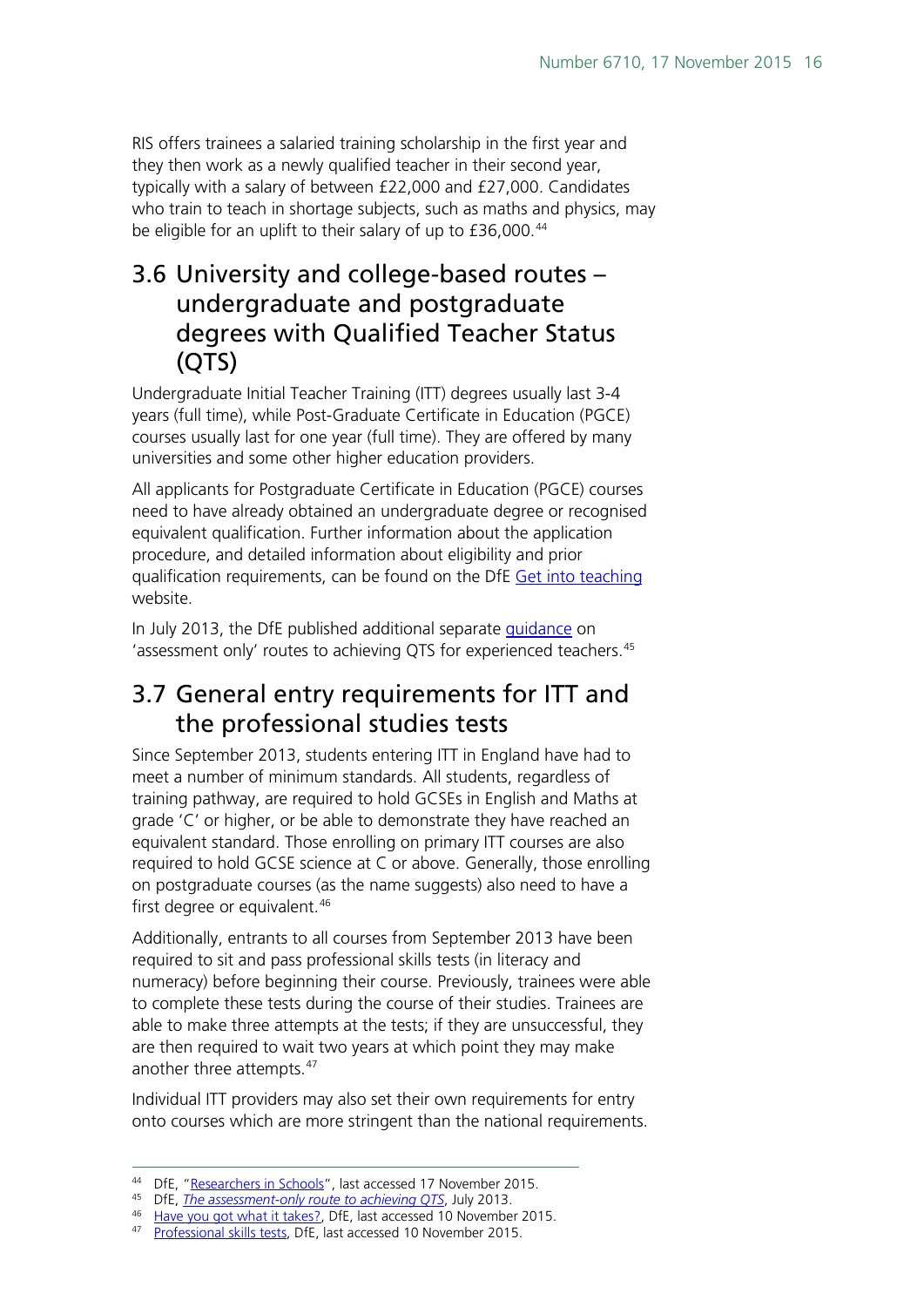In a written ministerial statement on 6 March 2014, the then Schools Minister, David Laws, announced that there had been errors in the marking of some professional studies tests dating back at least as far back as April 2010. As a result, 721 candidates were awarded a pass in error in the 2012-13 academic year and between October 2012 and March 2014 27 candidates were incorrectly awarded a fail. The then Minister stated that the errors had been rectified by the Standards and Testing Agency and so the current tests were not affected.<sup>[48](#page-16-1)</sup>

# <span id="page-16-0"></span>3.8 Cost effectiveness of different teacher training routes – IFS report

In November 2014 the Institute for Fiscal Studies published a report into the costs and benefits of different initial teacher training routes. The report found that:

- There are few differences in the characteristics of trainees across different routes, suggesting that the most effective trainees are not attracted to a particular route.
- The average cost to government of providing student finance is between £13,000 and £18,000 per trainee for postgraduate training and between £10,000 and £27,000 for undergraduate training.
- Not accounting for non-monetary benefits, the net costs to schools are largest for Teach First (around £11,000 per placement) and lowest for university-based routes (between £400 and £1,600 per placement).
- School-based routes are thought to have a higher net benefit to the host school than university-based routes.
- For most routes, the net benefit to schools is small in comparison with the costs for central government. Teach First, where the largest net benefit to schools is reported, is an exception.<sup>[49](#page-16-2)</sup>

<span id="page-16-1"></span> <sup>48</sup> [HC Deb 6 March 2014, c52-3WS](http://www.publications.parliament.uk/pa/cm201314/cmhansrd/cm140306/wmstext/140306m0001.htm#14030653000004)

<span id="page-16-2"></span><sup>49</sup> Institute for Fiscal Studies, *[The Costs and Benefits of Different Initial Teacher Training](http://www.ifs.org.uk/uploads/publications/comms/r100.pdf)  [Routes,](http://www.ifs.org.uk/uploads/publications/comms/r100.pdf)* November 2014, p1-3.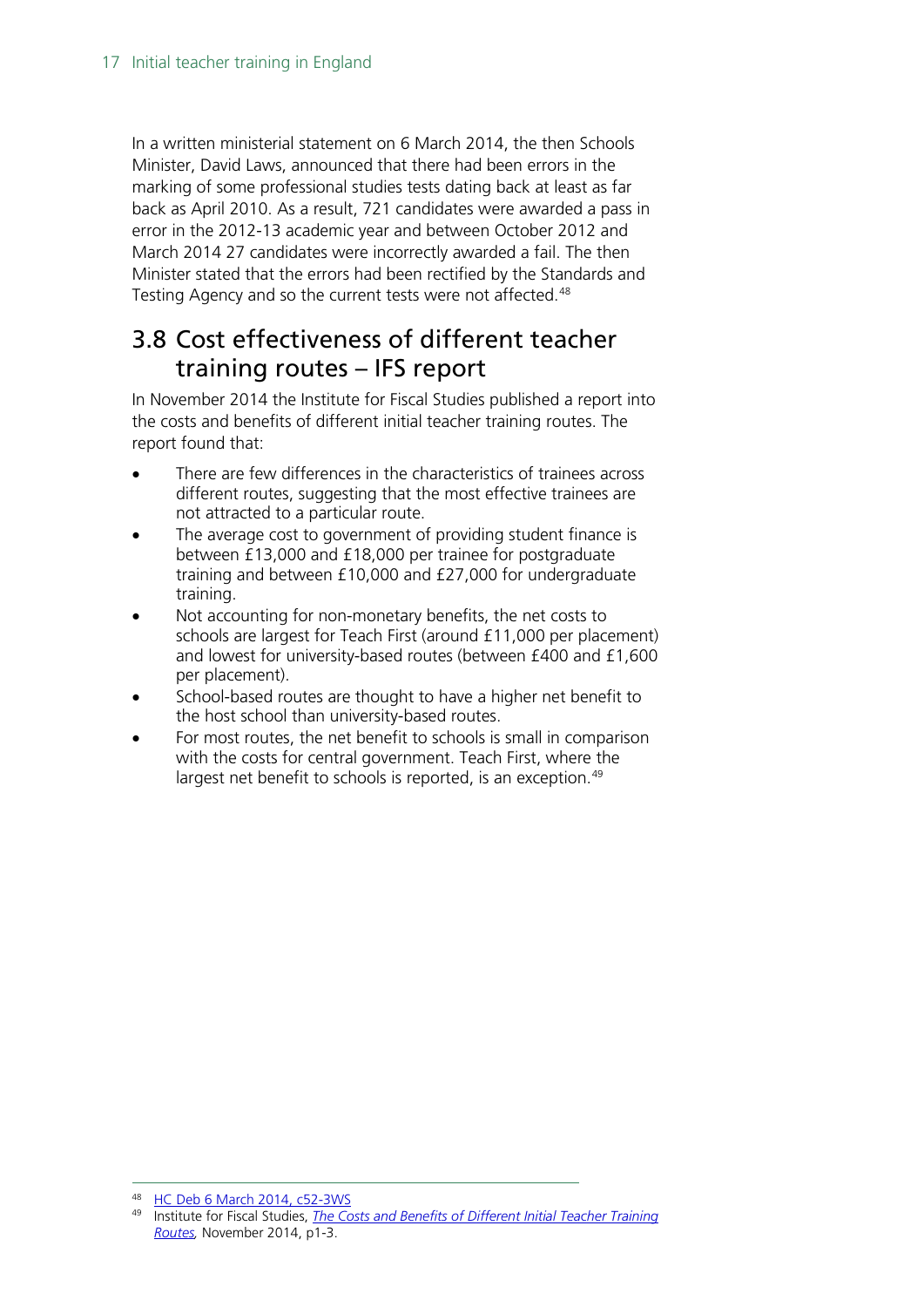# <span id="page-17-0"></span>4. Financial support for trainee teachers

The system of financial support for teacher trainees in England is complex; individuals considering applying for teacher training programmes should establish what support they are likely to qualify for by contacting the DfE's *Teaching Line* (0800 389 2500), their H.E. institution, or [Student Finance England.](https://www.gov.uk/contact-student-finance-england)

# <span id="page-17-1"></span>4.1 Undergraduate trainees

For undergraduate ITT students, the financial arrangements are the same as for other students undertaking a first degree course – that is, eligible students can apply for student loans to cover fees and maintenance, and grants for living costs.<sup>[50](#page-17-4)</sup> They may also be eligible for bursaries or other support offered by their institution.

# <span id="page-17-2"></span>4.2 Postgraduate trainees

For postgraduate trainees, the amount and type of support depends on personal eligibility and financial circumstances, prior qualifications, type of course (particularly, subject specialism) and mode of study. As the name suggests, those enrolled on the School Direct (Salaried) scheme earn a salary and may not qualify for a bursary or other student support. Similarly, those enrolled on Teach First programmes are paid a wage while training.

### <span id="page-17-3"></span>Bursaries

Eligible non-salaried trainee teachers on postgraduate programmes may qualify for a training bursary – an incentive payment designed to attract highly-qualified trainees in shortage subject areas. Trainees do not need to apply for a bursary – if they meet the eligibility criteria, payments will start when they begin their course.

On 1 October 2015, the Government announced the [bursary levels](https://getintoteaching.education.gov.uk/bursaries-and-funding) for eligible students in 2016-17. There were increases on 2015-16 levels for some bursaries for secondary subjects and reductions to the bursaries for primary. The table on the next page provides an overview. Where the bursary level was changed from the previous year, the 2015-16 level is included in brackets.

<span id="page-17-4"></span><sup>&</sup>lt;sup>50</sup> Some students may be eligible for additional support dependent on personal circumstances- e.g., student parents may qualify for help toward childcare costs.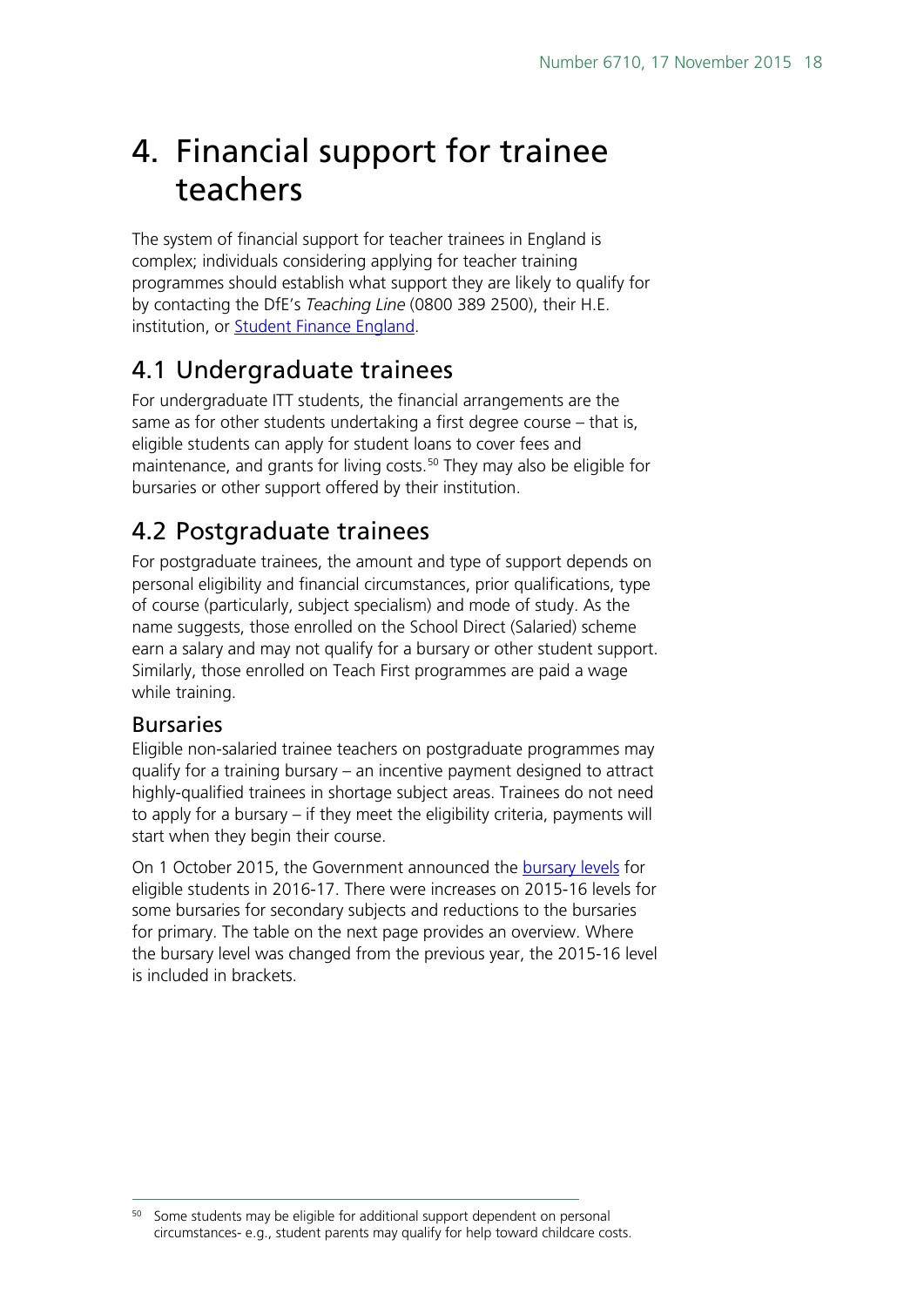|                              | <b>Trainee</b><br>with<br>1st/PhD | 2:1/Master's         | 2:2                  | <b>Other</b>       |
|------------------------------|-----------------------------------|----------------------|----------------------|--------------------|
| <b>Physics</b>               | £30,000<br>(E25,000)              | £25,000              | £25,000<br>(E15,000) | £9,000             |
| <b>Maths</b>                 | £25,000                           | £25,000<br>(E20,000) | £25,000<br>(E15,000) | £9,000             |
| Chemistry,<br>computing      | £25,000                           | £20,000              | £20,000              | £0                 |
|                              |                                   |                      | (E15,000)            |                    |
| Languages <sup>51</sup>      | £25,000                           | £25,000<br>(E20,000) | £20,000<br>(E15,000) | £0                 |
| <b>Biology</b>               | £20,000<br>(E15,000)              | £15,000<br>(E12,000) | £15,000<br>(E10,000) | £0                 |
| <b>Primary</b><br>maths $52$ | £6,000<br>(E12,000)               | £6,000<br>(E12,000)  | £6,000<br>(E12,000)  | £3,000<br>(E9,000) |
| Geography                    | £15,000<br>(E12,000)              | £15,000<br>(E9,000)  | £15,000<br>(E4,000)  | £0                 |
| D&T                          | £12,000                           | £9,000               | £0<br>(E4,000)       | £0                 |
| <b>Music</b>                 | £9,000                            | £4,000               | £0<br>(E4,000)       | £0                 |
| English,<br>history, RE      | £9,000                            | £4,000               | £0                   | £0                 |
| Primary                      | £3,000<br>(E9,000)                | £3,000<br>(E4,000)   | £0                   | £0                 |

(Table adapted from DfE web page article ["Funding for postgraduate](http://www.education.gov.uk/get-into-teaching/funding/postgraduate-funding)  [teacher training"](http://www.education.gov.uk/get-into-teaching/funding/postgraduate-funding).)

### <span id="page-18-0"></span>**Scholarships**

There are also a number of specialist competitive scholarships of £30,000 for trainees in physics and £25,000 for trainees in chemistry, maths and computing. Scholarships are awarded by professional bodies for these subjects, and selection is through an additional application and

<span id="page-18-1"></span><sup>&</sup>lt;sup>51</sup> Bursaries are available to train to teach modern foreign languages, community languages and ancient languages including Latin and Ancient Greek.

<span id="page-18-2"></span><sup>52</sup> Bursaries are available to trainees on either primary maths specialist courses or primary general (with mathematics) courses. Trainees on other primary courses will be eligible for the standard primary bursary.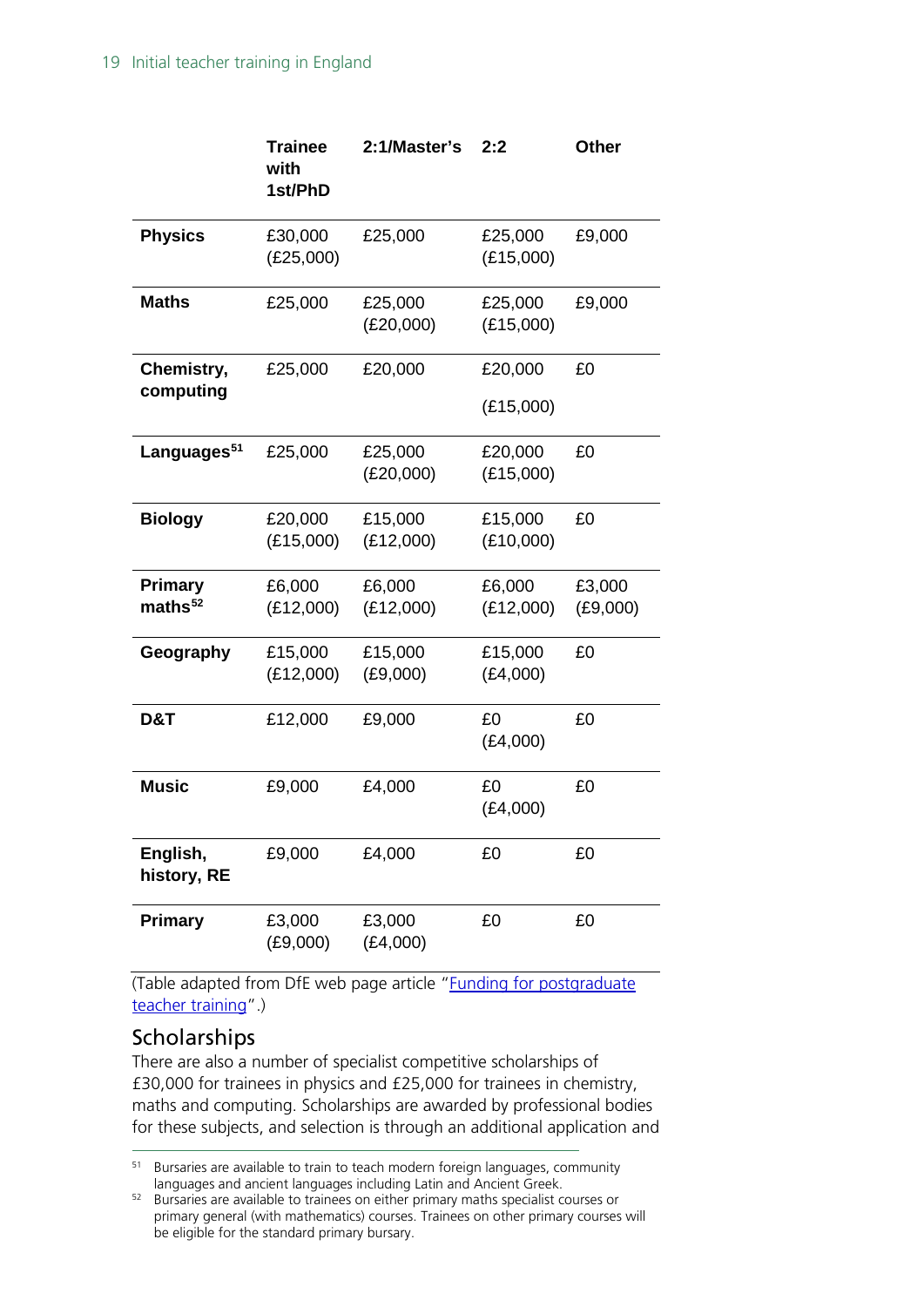assessment process. Each scholarship also comes with a package of non-financial benefits, such as early career support and membership of the appropriate professional body.<sup>[53](#page-19-1)</sup> Trainees awarded a scholarship cannot also claim a standard DfE bursary. [54](#page-19-2)

#### <span id="page-19-0"></span>Other loans and grants

In addition, postgraduate trainees on non-salaried programmes may also be eligible to apply for mainstream student loans and grants. More information is available on the [Get into teaching](https://getintoteaching.education.gov.uk/bursaries-and-funding) website, and on the [Gov.uk](https://www.gov.uk/contact-student-finance-england) website.

<sup>53</sup> [Bursaries and funding,](https://getintoteaching.education.gov.uk/bursaries-and-funding) DfE, last accessed 17 November 2015.<br><sup>54</sup> [Finalising your funding,](https://getintoteaching.education.gov.uk/finalising-your-funding) DfE, last accessed 17 November 2015.

<span id="page-19-2"></span><span id="page-19-1"></span>